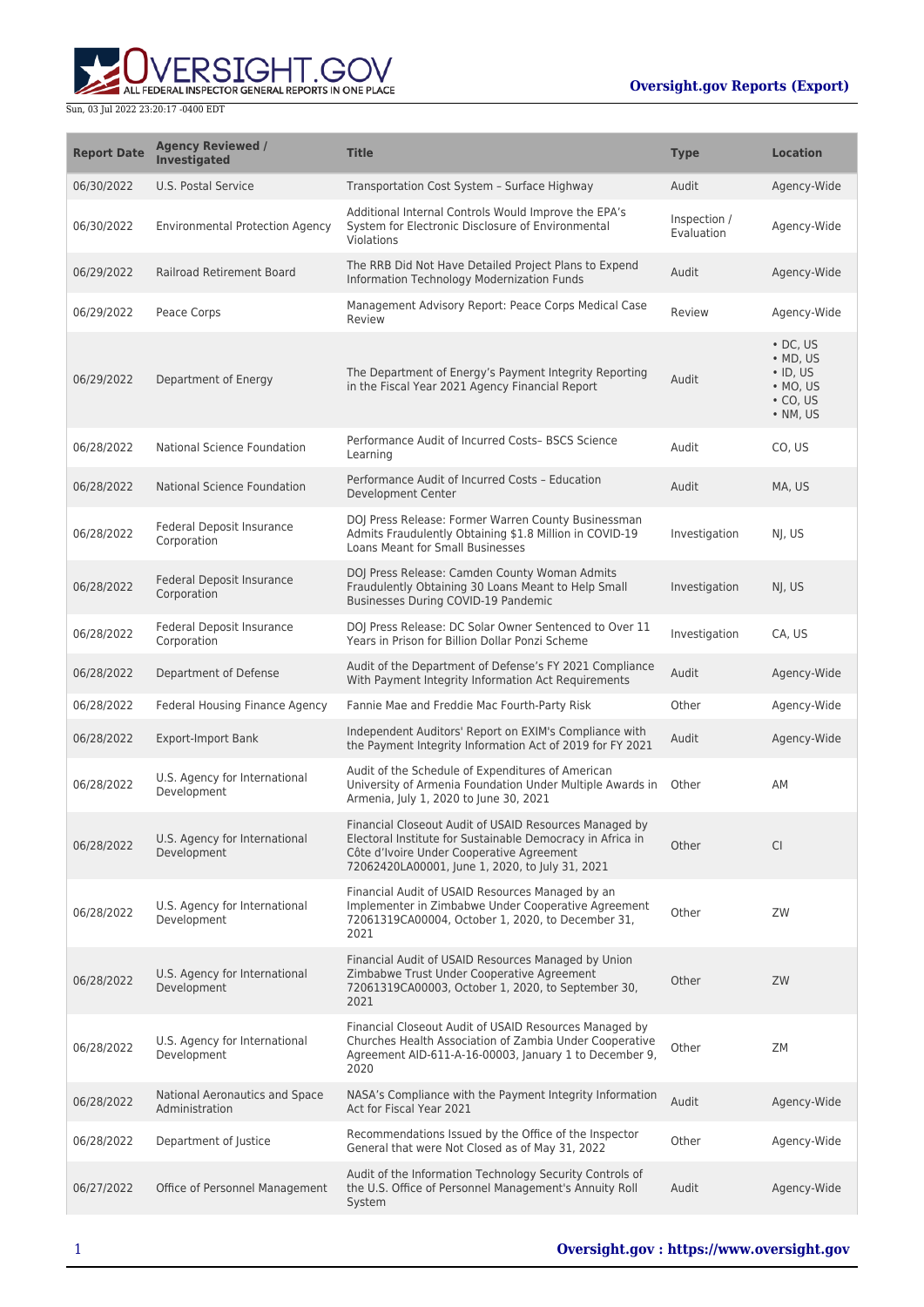ALL FEDERAL INSPECTOR GENERAL REPORTS IN ONE PLACE

| <b>Report Date</b> | <b>Agency Reviewed /</b><br><b>Investigated</b>     | <b>Title</b>                                                                                                                                                                                                                                       | <b>Type</b>                | <b>Location</b> |
|--------------------|-----------------------------------------------------|----------------------------------------------------------------------------------------------------------------------------------------------------------------------------------------------------------------------------------------------------|----------------------------|-----------------|
| 06/27/2022         | Office of Personnel Management                      | Audit of the Information Systems General and Application<br>Controls at Blue Cross Blue Shield of Vermont                                                                                                                                          | Audit                      | Agency-Wide     |
| 06/27/2022         | National Labor Relations Board                      | Casehandling Efficiency                                                                                                                                                                                                                            | Audit                      | Agency-Wide     |
| 06/27/2022         | U.S. Agency for International<br>Development        | Financial and Closeout Audit of Costs Incurred of American<br>University of Afghanistan, Support to the American<br>University of Afghanistan Program, Cooperative Agreement<br>AID-306-A-13-00004, June 1, 2020 to February 28, 2021              | Other                      | AF              |
| 06/27/2022         | <b>Environmental Protection Agency</b>              | The EPA Was Not Compliant with the Payment Integrity<br>Information Act for Fiscal Year 2021                                                                                                                                                       | Audit                      | Agency-Wide     |
| 06/24/2022         | <b>Railroad Retirement Board</b>                    | Controls Over Recoverable Unemployment and Sickness<br>Overpayments Need Improvement                                                                                                                                                               | Audit                      | Agency-Wide     |
| 06/24/2022         | Department of Agriculture                           | COVID-19-Farmers to Families Food Box Program<br>Administration-Interim Report                                                                                                                                                                     | Inspection /<br>Evaluation | Agency-Wide     |
| 06/24/2022         | Department of Agriculture                           | COVID-19-Food and Nutrition Service's Pandemic<br>Electronic Benefits Transfer-Interim Report                                                                                                                                                      | Inspection /<br>Evaluation | Agency-Wide     |
| 06/24/2022         | Smithsonian Institution                             | Fiscal Year 2021 Evaluation of the Smithsonian Institution's<br>Information Security Program                                                                                                                                                       | Audit                      | Agency-Wide     |
| 06/24/2022         | U.S. Agency for International<br>Development        | Financial Audit of Costs Incurred by Abt Associates, Inc.<br>Under the Sustaining Health Outcomes Through the Private<br>Sector Plus Program in Afghanistan, Cooperative<br>Agreement AID-OAA-A-15-00067, January 1, 2019, to<br>December 31, 2020 | Other                      | AF              |
| 06/24/2022         | Department of State                                 | Inspection of Embassy Pristina, Kosovo                                                                                                                                                                                                             | Inspection /<br>Evaluation | KO              |
| 06/24/2022         | State of Delaware                                   | Authorized Positions Examination Engagement - Colonial<br><b>School District</b>                                                                                                                                                                   | Other                      | DE, US          |
| 06/24/2022         | <b>Commodity Futures Trading</b><br>Commission      | Semiannual Report to Congress October 1, 2021 - March<br>31, 2022                                                                                                                                                                                  | Semiannual<br>Report       | Agency-Wide     |
| 06/23/2022         | Department of the Interior                          | Inspection of the DATA Act Internal Controls for the U.S.<br>Department of the Interior, Interior Business Center, for<br>the First Quarter of FY 2021                                                                                             | Inspection /<br>Evaluation | Agency-Wide     |
| 06/23/2022         | Department of the Interior                          | U.S. Fish and Wildlife Service Grants Awarded to the State<br>of Oklahoma, Department of Wildlife Conservation, From<br>July 1, 2017, Through June 30, 2019, Under the Wildlife<br>and Sport Fish Restoration Program                              | Audit                      | OK, US          |
| 06/23/2022         | Office of Personnel Management                      | Audit of the Federal Employee Health Benefit Operations at<br>Health Insurance Plan of New York                                                                                                                                                    | Audit                      | Agency-Wide     |
| 06/23/2022         | Office of Personnel Management                      | Audit of the Information Systems General and Application<br>Controls at Health Care Service Corporation                                                                                                                                            | Audit                      | Agency-Wide     |
| 06/23/2022         | U.S. Agency for International<br>Development        | Financial and Closeout Audit of the Water Governance and<br>Capacity Building Support Program in Pakistan Managed<br>by Health and Nutrition Development Society, Contract<br>72039119C00001, July 1, 2020 to October 15, 2021                     | Other                      | PK              |
| 06/23/2022         | Office of Personnel Management                      | Audit of the U.S. Office of Personnel Management's<br>Compliance with the Payment Integrity Information Act of<br>2019                                                                                                                             | Audit                      | Agency-Wide     |
| 06/23/2022         | Department of Commerce                              | Fiscal Year 2021 Compliance with Improper Payment<br>Requirements                                                                                                                                                                                  | Inspection /<br>Evaluation | Agency-Wide     |
| 06/23/2022         | Department of Homeland<br>Security                  | FEMA Needs to Improve Oversight and Management of<br>Hazard Mitigation Grant Program Property Acquisitions                                                                                                                                         | Audit                      | Agency-Wide     |
| 06/23/2022         | Department of Homeland<br>Security                  | FEMA Needs to Improve Oversight and Management of<br>Hazard Mitigation Grant Program Property Acquisitions                                                                                                                                         | Audit                      | Agency-Wide     |
| 06/23/2022         | Amtrak (National Railroad<br>Passenger Corporation) | Governance: Quality Control Review of Amtrak's Single<br>Audit for Fiscal Year 2021                                                                                                                                                                | Audit                      | Agency-Wide     |
| 06/23/2022         | U.S. Postal Service                                 | Service Performance During the Fiscal Year 2022 Peak<br><b>Mailing Season</b>                                                                                                                                                                      | Audit                      | Agency-Wide     |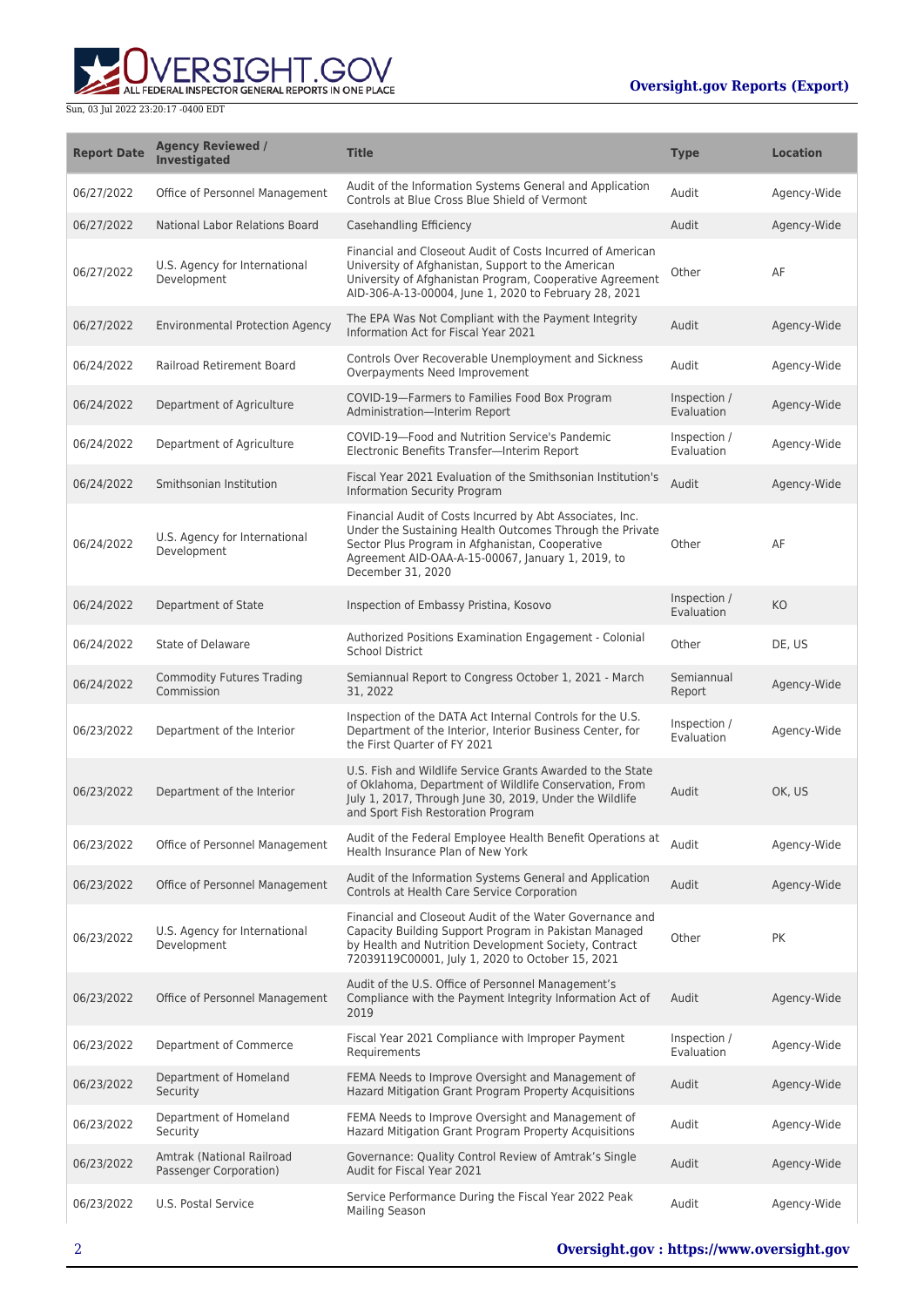

| <b>Report Date</b> | <b>Agency Reviewed /</b><br>Investigated        | <b>Title</b>                                                                                                                                                                                                                 | <b>Type</b>                | <b>Location</b> |
|--------------------|-------------------------------------------------|------------------------------------------------------------------------------------------------------------------------------------------------------------------------------------------------------------------------------|----------------------------|-----------------|
| 06/23/2022         | Department of State                             | Audit of Department of State FY 2021 Compliance With<br>Payment Integrity Requirements                                                                                                                                       | Audit                      | Agency-Wide     |
| 06/23/2022         | Federal Housing Finance Agency                  | FHFA Has Laid the Groundwork to Integrate Consideration<br>of Climate-Related Financial Risk into its Policies and<br>Programs but Plans and Methodologies to Accomplish This<br>Work Are in the Early Stages of Development | Audit                      | Agency-Wide     |
| 06/23/2022         | <b>Environmental Protection Agency</b>          | The Coronavirus Pandemic Caused Schedule Delays,<br>Human Health Impacts, and Limited Oversight at<br>Superfund National Priorities List Sites                                                                               | Audit                      | Agency-Wide     |
| 06/22/2022         | Securities and Exchange<br>Commission           | Final Management Letter: Evaluation of the SEC's FY 2021<br>Compliance With the Payment Integrity Information Act of<br>2019                                                                                                 | Inspection /<br>Evaluation | Agency-Wide     |
| 06/22/2022         | Department of the Treasury                      | Independent Review of 4003(b) Loan Recipient's Validation<br>Memo - United Airlines                                                                                                                                          | Review                     | Agency-Wide     |
| 06/22/2022         | Department of Defense                           | Audit of U.S. Army Base Operations and Security Support<br>Services Contract Government-Furnished Property in<br>Kuwait                                                                                                      | Audit                      | Agency-Wide     |
| 06/22/2022         | U.S. Agency for International<br>Development    | Financial Audit of USAID Resources Managed by MOI<br>Teaching and Referral Hospital in Kenya Under Agreement<br>AID-615-A-12-00001, July 1, 2020, to June 30, 2021                                                           | Other                      | <b>KE</b>       |
| 06/22/2022         | Architect of the Capitol                        | Architect of the Capitol (AOC) Supervisor Accusations of<br>Abuse of Power, Mismanagement and Reprisal - Not<br>Substantiated                                                                                                | Investigation              | Agency-Wide     |
| 06/22/2022         | <b>General Services Administration</b>          | Audit of Security Camera and Alarm Systems at GSA-<br><b>Owned Buildings</b>                                                                                                                                                 | Audit                      | Agency-Wide     |
| 06/22/2022         | Department of Agriculture                       | USDA Farmers to Families Food Box Program                                                                                                                                                                                    | Other                      | US              |
| 06/22/2022         | National Science Foundation                     | Performance Audit of Incurred Costs - San Francisco State<br>University                                                                                                                                                      | Audit                      | CA, US          |
| 06/22/2022         | Federal Deposit Insurance<br>Corporation        | DOJ Press Release: Owners Of Grand Rapids Trucking<br>Company Plead Guilty To Bank Fraud Conspiracy, Pay<br>\$1,000,000 In Related Civil Case, In Connection With<br>Covid-19 Relief Fraud                                   | Investigation              | MI, US          |
| 06/22/2022         | U.S. Postal Service                             | Mail Delivery, Customer Service, and Property Conditions<br>Review - Select Units, Indianapolis, IN Region                                                                                                                   | Audit                      | Agency-Wide     |
| 06/22/2022         | <b>Federal Deposit Insurance</b><br>Corporation | Background Investigations for Privileged Account Holders                                                                                                                                                                     | Other                      | Agency-Wide     |
| 06/22/2022         | Department of Veterans Affairs                  | Mission Accountability Support Tracker Lacked Sufficient<br><b>Security Controls</b>                                                                                                                                         | Review                     | Agency-Wide     |
| 06/22/2022         | <b>AmeriCorps</b>                               | Office of Inspector General Assessment of AmeriCorps'<br>Financial Statement Audit and Cybersecurity Corrective<br><b>Action Plans</b>                                                                                       | Review                     | Agency-Wide     |
| 06/22/2022         | <b>Environmental Protection Agency</b>          | The EPA's Approval and Oversight of Water Infrastructure<br>Finance and Innovation Act Loans Complied with Federal<br>Law and Regulations                                                                                    | Audit                      | Agency-Wide     |
| 06/22/2022         | AmeriCorps                                      | Office of Inspector General Assessment of AmeriCorps'<br>Financial Statement Audit and Cybersecurity Corrective<br><b>Action Plans</b>                                                                                       | Audit                      | Agency-Wide     |
| 06/21/2022         | Department of Defense                           | Audit of the Development and Maintenance of Department<br>of Defense Security Classification Guides                                                                                                                          | Audit                      | Agency-Wide     |
| 06/21/2022         | Department of the Interior                      | U.S. Department of the Interior's Compliance With the<br>Payment Integrity Information Act of 2019 in Its Fiscal Year<br>2021 Agency Financial Report                                                                        | Inspection /<br>Evaluation | Agency-Wide     |
| 06/21/2022         | U.S. Postal Service                             | Changes in the Usage of the Modes of Transportation                                                                                                                                                                          | Audit                      | Agency-Wide     |
| 06/21/2022         | National Science Foundation                     | Performance Audit of Incurred Costs - Cal Poly Corporation                                                                                                                                                                   | Audit                      | CA, US          |
| 06/21/2022         | <b>State of Delaware</b>                        | Authorized Positions Examination Engagement - Christina<br><b>School District</b>                                                                                                                                            | Inspection /<br>Evaluation | DE, US          |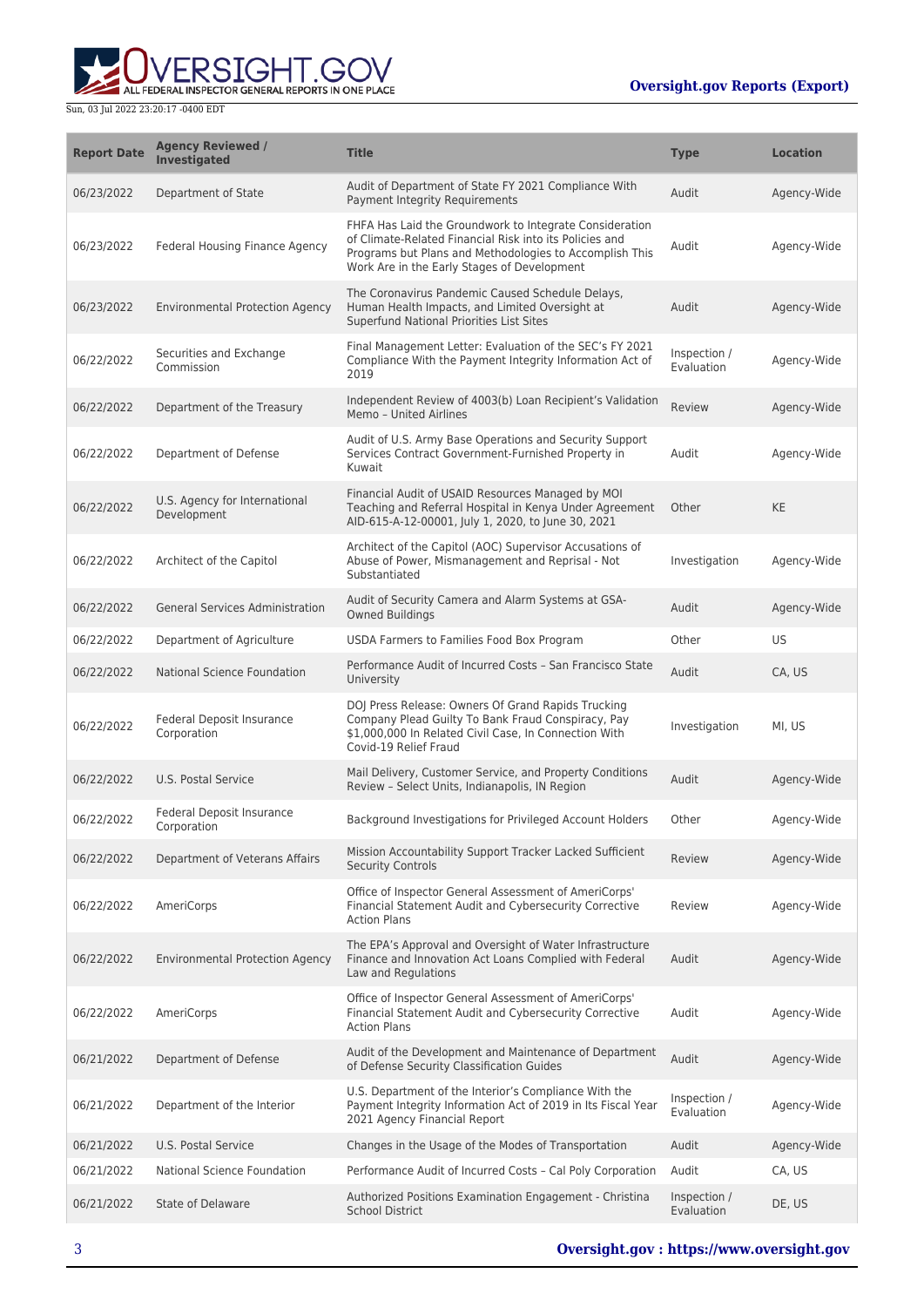**WERSIGHT.GOV** 

| <b>Report Date</b> | <b>Agency Reviewed /</b><br><b>Investigated</b>              | <b>Title</b>                                                                                                                                                           | <b>Type</b>                | <b>Location</b>                    |
|--------------------|--------------------------------------------------------------|------------------------------------------------------------------------------------------------------------------------------------------------------------------------|----------------------------|------------------------------------|
| 06/21/2022         | Department of Veterans Affairs                               | Comprehensive Healthcare Inspection of the Washington<br>DC VA Medical Center                                                                                          | Inspection /<br>Evaluation | Agency-Wide                        |
| 06/17/2022         | Internal Revenue Service                                     | Fiscal Year 2022 Review of Compliance With Legal<br>Guidelines When Conducting Seizures of Taxpayers'<br>Property                                                      | Audit                      | Agency-Wide                        |
| 06/17/2022         | U.S. International Development<br><b>Finance Corporation</b> | DFC Complied with Payment Integrity Information Act of<br>2019 Requirements in Fiscal Year 2021                                                                        | Audit                      |                                    |
| 06/17/2022         | Federal Deposit Insurance<br>Corporation                     | DOJ Press Release: Owner of Tech Services Company<br>Sentenced to More than Three Years in Prison for \$13<br>Million COVID-Relief Fraud Scheme                        | Investigation              | MA, US                             |
| 06/17/2022         | Federal Deposit Insurance<br>Corporation                     | DOJ Press Release: Man Arrested for Allegedly Distributing<br>Over \$230 Million of Adulterated HIV Medication                                                         | Investigation              | FL, US                             |
| 06/17/2022         | U.S. Agency for International<br>Development                 | USAID OIG Semiannual Report to Congress: October 1,<br>2021- March 31, 2022                                                                                            | Semiannual<br>Report       | Agency-Wide                        |
| 06/16/2022         | <b>Railroad Retirement Board</b>                             | The Railroad Retirement Board was Not Compliant with the<br>Payment Integrity Information Act for Fiscal Year 2021                                                     | Audit                      | Agency-Wide                        |
| 06/16/2022         | Federal Deposit Insurance<br>Corporation                     | DOJ Press Release: St. Paul Man Sentenced to Prison for<br>\$841,000 COVID-Relief Scheme to Defraud the Small<br>Business Administration's Paycheck Protection Program | Investigation              | MN, US                             |
| 06/16/2022         | Department of Homeland<br>Security                           | Semiannual Report to Congress October 1, 2021 - March<br>31, 2022                                                                                                      | Other                      | Agency-Wide                        |
| 06/16/2022         | Architect of the Capitol                                     | Audit of Fiscal Year 2021 Financial Statements                                                                                                                         | Audit                      | Agency-Wide                        |
| 06/16/2022         | Architect of the Capitol                                     | Fiscal Year 2021 Financial Statements Audit Management<br>Letter                                                                                                       | Audit                      | Agency-Wide                        |
| 06/16/2022         | Denali Commission                                            | Investigative Summary                                                                                                                                                  | Investigation              | Agency-Wide                        |
| 06/16/2022         | Department of Justice                                        | Audit of the Office of Justice Programs Grant Awarded to<br>the Pinellas Ex-Offender Re-Entry Coalition, Inc.,<br>Clearwater, Florida                                  | Audit                      | FL, US                             |
| 06/15/2022         | U.S. Agency for International<br>Development                 | Audit Report on Deloitte Government and Public Services'<br>Proposed Amounts on Unsettled Flexibly Priced Contracts<br>for Contractor Fiscal Year 2019                 | Other                      | <b>US</b>                          |
| 06/15/2022         | Board of Governors of the Federal<br>Reserve System          | Security Control Review of the Board's Secure Document<br>System                                                                                                       | Audit                      | Agency-Wide                        |
| 06/15/2022         | Board of Governors of the Federal<br>Reserve System          | Testing Results for the Board's Software and License Asset<br><b>Management Processes</b>                                                                              | Audit                      | Agency-Wide                        |
| 06/15/2022         | Amtrak (National Railroad<br>Passenger Corporation)          | FINANCIAL MANAGEMENT: Improving Payment Request<br>Controls Could Provide a Better Value for Purchases and<br>Protect the Company's Interests                          | Audit                      | Agency-Wide                        |
| 06/15/2022         | Department of Defense                                        | Audit of the Reuse of Defense Logistics Agency Disposition<br>Services Excess Property                                                                                 | Audit                      | Agency-Wide                        |
| 06/15/2022         | Tennessee Valley Authority                                   | TVA Nuclear Maintenance Employee Time Reporting                                                                                                                        | Inspection /<br>Evaluation | Agency-Wide                        |
| 06/15/2022         | Small Business Administration                                | SBA's Controls Over Cash Contributions and Gifts, Fiscal<br>Years 2022 and 2021                                                                                        | Inspection /<br>Evaluation | Agency-Wide                        |
| 06/15/2022         | Department of Energy                                         | The Department of Energy's Chief Information Officer's<br><b>Business Operations Support Services Contract</b>                                                         | Audit                      | $\cdot$ DC, US<br>$\bullet$ MD, US |
| 06/14/2022         | Department of Justice                                        | Audit of the United States Marshals Service's Management<br>of Seized Cryptocurrency                                                                                   | Audit                      | Agency-Wide                        |
| 06/14/2022         | Department of Veterans Affairs                               | Financial Efficiency Review of the VA El Paso Healthcare<br>System in Texas and New Mexico                                                                             | Inspection /<br>Evaluation | $\cdot$ TX, US<br>$\bullet$ NM, US |
| 06/14/2022         | National Aeronautics and Space<br>Administration             | NASA's Management of the Earth Science Disasters<br>Program                                                                                                            | Audit                      | Agency-Wide                        |
| 06/14/2022         | Department of Energy                                         | The Western Federal Power System's Fiscal Year 2021<br><b>Financial Statement Audit</b>                                                                                | Audit                      | Agency-Wide                        |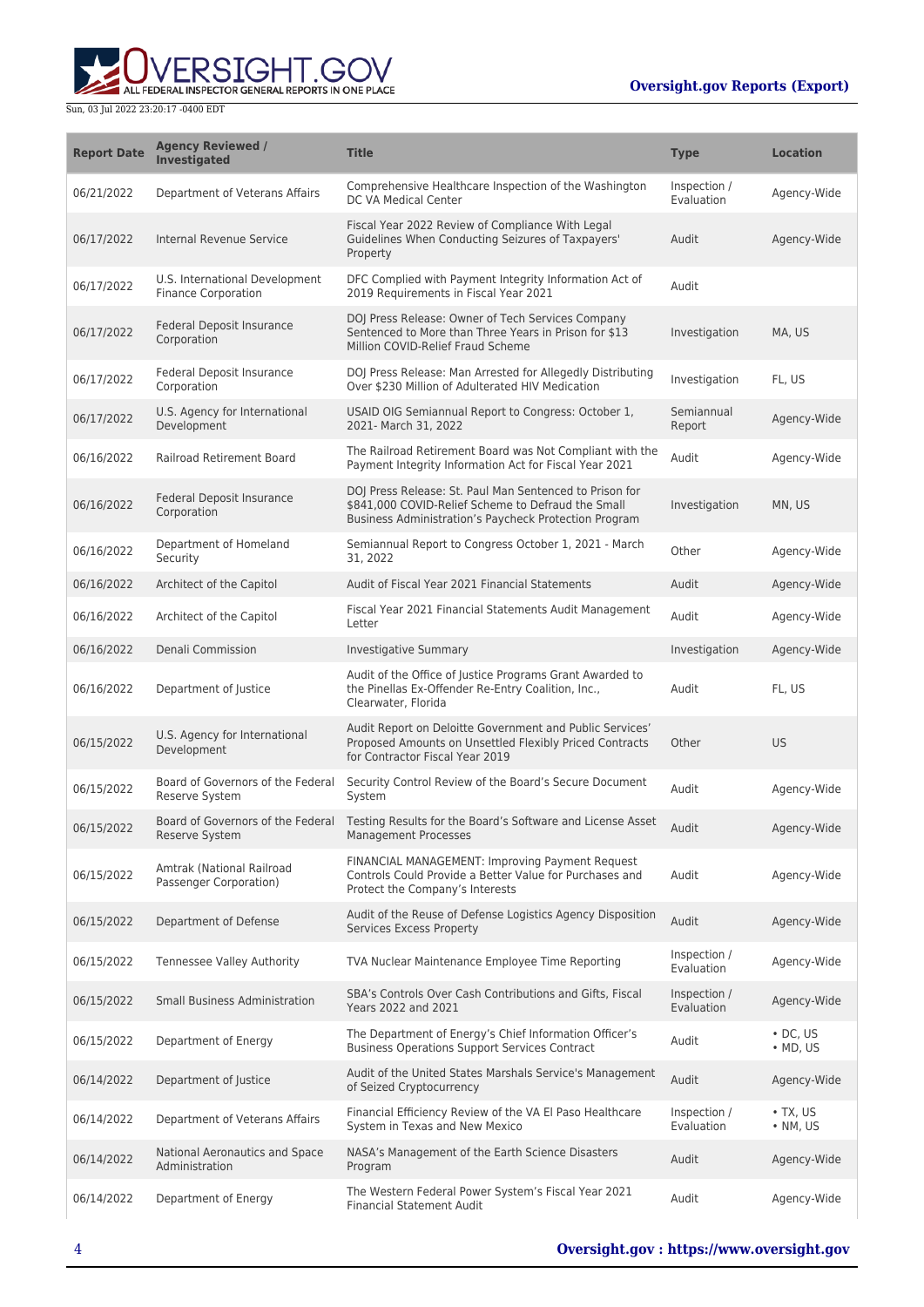

| <b>Report Date</b> | <b>Agency Reviewed /</b><br><b>Investigated</b>  | <b>Title</b>                                                                                                                                                                                         | <b>Type</b>                | <b>Location</b> |
|--------------------|--------------------------------------------------|------------------------------------------------------------------------------------------------------------------------------------------------------------------------------------------------------|----------------------------|-----------------|
| 06/13/2022         | Department of the Interior                       | Improvements Needed in the Bureau of Safety and<br>Environmental Enforcement's Procedures Concerning<br>Offshore Venting and Flaring Record Reviews                                                  | Other                      | Agency-Wide     |
| 06/13/2022         | Department of Defense                            | Audit of the Department of Defense's Implementation of<br>Predictive Maintenance Strategies to Support Weapon<br>System Sustainment                                                                  | Audit                      | Agency-Wide     |
| 06/13/2022         | <b>Federal Election Commission</b>               | Investigative Summary I22INV00010: Lost FEC Laptop<br>Reported by an Agency Employee                                                                                                                 | Investigation              | Agency-Wide     |
| 06/13/2022         | Multiple Agencies                                | Key Insights: Identity Fraud Reduction and Redress in<br>Pandemic Response Programs                                                                                                                  | Other                      | Agency-Wide     |
| 06/10/2022         | U.S. Agency for International<br>Development     | Financial Audit of USAID Resources Managed by Africaid in<br>Zimbabwe Under Cooperative Agreement AID-613-<br>A-17-00001, January 1 to December 31, 2021                                             | Other                      | ZW              |
| 06/10/2022         | Inter-American Foundation                        | OIG Risk Assessment of the Inter-American Foundation<br>Charge Card Program for Fiscal Years 2021 and 2020                                                                                           | Audit                      | <b>US</b>       |
| 06/10/2022         | U.S. Agency for International<br>Development     | USAID Complied in Fiscal Year 2021 With the Payment<br>Integrity Information Act of 2019                                                                                                             | Audit                      | US.             |
| 06/10/2022         | State of Delaware                                | Authorized Positions Examination Engagement -<br><b>Brandywine School District</b>                                                                                                                   | Other                      | DE, US          |
| 06/10/2022         | Department of Homeland<br>Security               | Department of Homeland Security's FY 2021 Compliance<br>with the Payment Integrity Information Act of 2019 and<br>Executive Order 13520, Reducing Improper Payments                                  | Audit                      | Agency-Wide     |
| 06/10/2022         | Tennessee Valley Authority                       | <b>TVA Nuclear Radiation Dosage</b>                                                                                                                                                                  | Inspection /<br>Evaluation | Agency-Wide     |
| 06/09/2022         | U.S. Agency for International<br>Development     | Financial Audit of USAID Resources Managed by Center for<br>Clinical Care and Clinical Research in Nigeria Under<br>Cooperative Agreement 72062020CA00006, October 1,<br>2020, to September 30, 2021 | Other                      | <b>NG</b>       |
| 06/09/2022         | U.S. Agency for International<br>Development     | Financial Audit of Handicap International Federation Under<br>Multiple Awards, for the Fiscal Year Ended December 31,<br>2019                                                                        | Other                      | US              |
| 06/09/2022         | Department of Education                          | Duplicate Higher Education Emergency Relief Fund Grant<br>Awards                                                                                                                                     | Other                      | Agency-Wide     |
| 06/09/2022         | Peace Corps                                      | Final Report on the Post Re-Entry Health and Safety<br>Review of Peace Corps/Ecuador                                                                                                                 | Review                     | EC              |
| 06/09/2022         | Farm Credit Administration                       | Farm Credit Administration's Enterprise Risk Management<br>and Internal Control Program                                                                                                              | Audit                      | Agency-Wide     |
| 06/09/2022         | Federal Deposit Insurance<br>Corporation         | DOJ Press Release: Two Burlington County Women<br>Charged in \$175 Million Check-Cashing Scheme                                                                                                      | Investigation              | NI, US          |
| 06/09/2022         | National Aeronautics and Space<br>Administration | NASA's Management of the Mobile Launcher 2 Contract                                                                                                                                                  | Audit                      | Agency-Wide     |
| 06/09/2022         | U.S. Postal Service                              | Mail Delivery, Customer Service, and Property Conditions<br>Review - Renton Main Post Office, Renton, WA                                                                                             | Audit                      | Agency-Wide     |
| 06/08/2022         | U.S. Postal Service                              | Competitive Outbound International Negotiated Service<br>Agreement Pricing and Revenue Commitments                                                                                                   | Audit                      | Agency-Wide     |
| 06/08/2022         | U.S. Postal Service                              | Competitive Outbound International Negotiated Service<br>Agreement Pricing and Revenue Commitments                                                                                                   | Audit                      | Agency-Wide     |
| 06/08/2022         | Department of Defense                            | DoD Cooperative Agreements With Coronavirus Aid, Relief,<br>and Economic Security Act Obligations                                                                                                    | Audit                      | Agency-Wide     |
| 06/08/2022         | <b>Federal Deposit Insurance</b><br>Corporation  | DOJ Press Release: Florida Man Arrested for \$2.5 Million<br><b>COVID-Relief Fraud</b>                                                                                                               | Investigation              | US              |
| 06/08/2022         | <b>Multiple Agencies</b>                         | Lessons Learned in Oversight of Pandemic Relief Funds                                                                                                                                                | Other                      | Agency-Wide     |
| 06/08/2022         | Department of Veterans Affairs                   | Contract Medical Exam Program Limitations Put Veterans<br>at Risk for Inaccurate Claims Decisions                                                                                                    | Review                     | Agency-Wide     |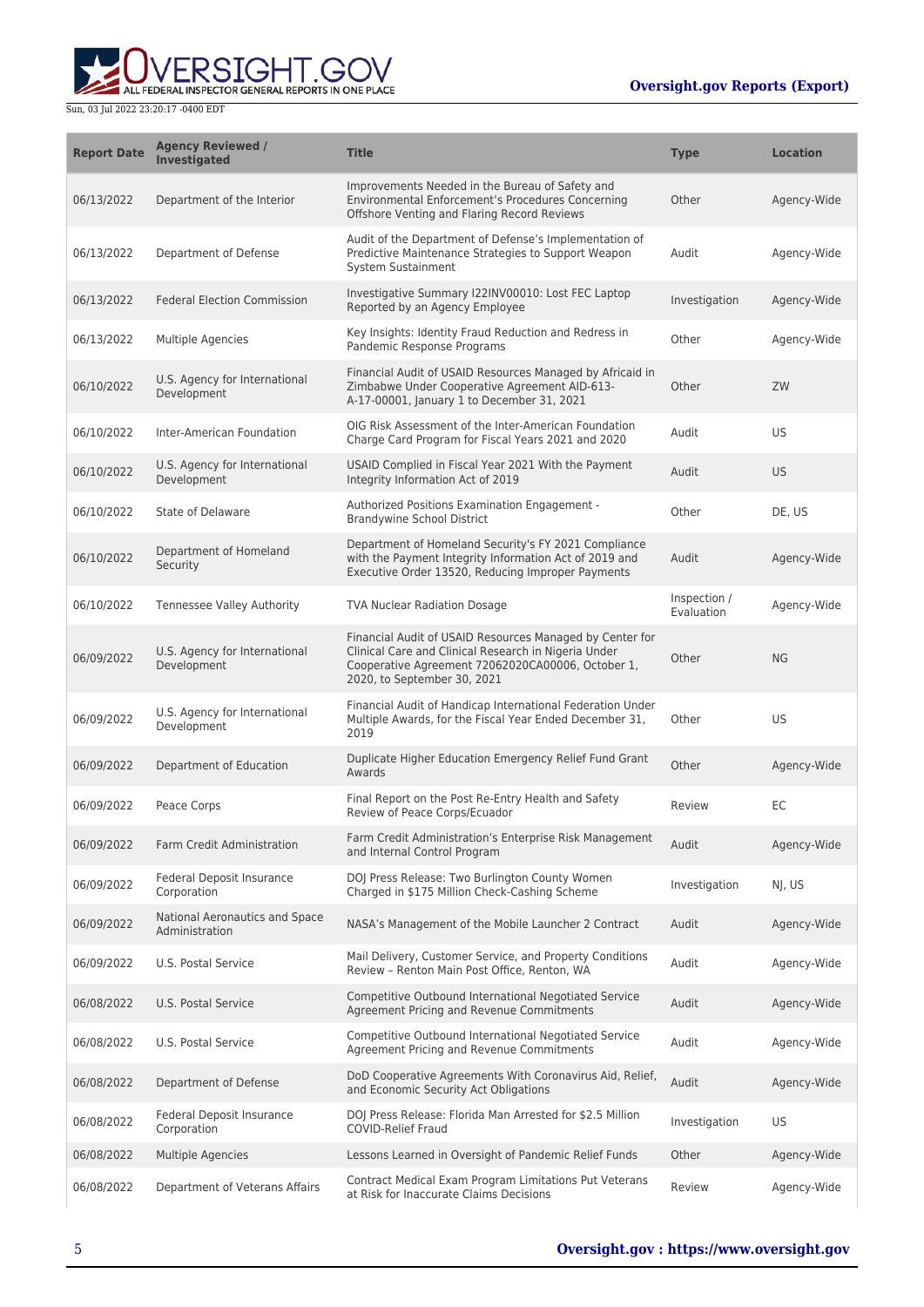

| <b>Report Date</b> | <b>Agency Reviewed /</b><br><b>Investigated</b>                            | <b>Title</b>                                                                                                                                                                                                           | <b>Type</b>                | <b>Location</b> |
|--------------------|----------------------------------------------------------------------------|------------------------------------------------------------------------------------------------------------------------------------------------------------------------------------------------------------------------|----------------------------|-----------------|
| 06/08/2022         | U.S. Agency for International<br>Development                               | Agreed-Upon Procedures Engagement of USAID Resources<br>Managed by Education Development Center Inc. in Liberia<br>Under Cost-Plus-Fixed-Fee Contract, AID-669-TO-17-00001,<br>March 2, 2017, to July 31, 2021         | Other                      | <b>LR</b>       |
| 06/08/2022         | U.S. Postal Service                                                        | U.S. Postal Service International Mail Operations and<br>Performance Data                                                                                                                                              | Audit                      | Agency-Wide     |
| 06/08/2022         | Department of State                                                        | Management Assistance Report: The Department of<br>State's Records Retirement Process                                                                                                                                  | Other                      | Agency-Wide     |
| 06/08/2022         | <b>Environmental Protection Agency</b>                                     | The EPA Continues to Fail to Meet Inspection Requirements<br>for Hazardous Waste Treatment, Storage, and Disposal<br><b>Facilities</b>                                                                                 | Audit                      | Agency-Wide     |
| 06/07/2022         | <b>State of Delaware</b>                                                   | Authorized Positions Examination Engagement - Caesar<br>Rodney School District                                                                                                                                         | Other                      | DE, US          |
| 06/07/2022         | Department of Energy                                                       | Special Report on Prospective Considerations for the Loan<br>Authority Supported Under the Loan Programs Office to<br>Improve Internal Controls and Prevent Fraud, Waste, and<br>Abuse                                 | Other                      | DC, US          |
| 06/07/2022         | Federal Deposit Insurance<br>Corporation                                   | DOJ Press Release: New York And Florida Resident<br>Sentenced To 51 Months In Prison For \$6.8 Million<br>Paycheck Protection Program Fraud Scheme                                                                     | Investigation              | NJ, US          |
| 06/07/2022         | Gulf Coast Ecosystem Restoration<br>Council                                | FINANCIAL MANAGEMENT: Audit of the Gulf Coast<br>Ecosystem Restoration Council's Compliance with PIIA for<br>Fiscal Year 2021                                                                                          | Audit                      | Agency-Wide     |
| 06/07/2022         | U.S. Postal Service                                                        | Mail Delivery, Customer Service, and Property Conditions<br>Review - Lacey Branch, Lacey, WA                                                                                                                           | Audit                      | Agency-Wide     |
| 06/07/2022         | U.S. Postal Service                                                        | Mail Delivery, Customer Service, and Property Conditions<br>Review - Kent Main Post Office, Kent, WA                                                                                                                   | Audit                      | Agency-Wide     |
| 06/07/2022         | U.S. Agency for International<br>Development                               | Financial Audit of USAID Resources Managed by Baylor<br>College of Medicine Children's Foundation Lesotho Under<br>Agreement 72067419CA00016, July 1, 2020, to June 30,<br>2021                                        | Other                      | <b>LS</b>       |
| 06/07/2022         | U.S. Agency for International<br>Development                               | Financial Audit of USAID Resources Managed by American<br>University of Nigeria Under Cooperative Agreement<br>72062019CA0002, August 1, 2020, to July 31, 2021                                                        | Other                      | NG              |
| 06/07/2022         | U.S. Agency for International<br>Development                               | Financial Audit of USAID Resources Managed by<br>Organization for Public Health Interventions and<br>Development in Zimbabwe Under Cooperative Agreement<br>72061320CA00005, October 1, 2020, to September 30,<br>2021 | Other                      | ZW              |
| 06/07/2022         | U.S. Agency for Global Media<br>(f/k/a Broadcasting Board of<br>Governors) | Audit of U.S. Agency for Global Media FY 2021 Compliance<br>With Payment Integrity Requirements                                                                                                                        | Audit                      | Agency-Wide     |
| 06/06/2022         | Department of Energy                                                       | The Department of Energy's Unclassified Cybersecurity<br>Program - 2021                                                                                                                                                | Inspection /<br>Evaluation | Agency-Wide     |
| 06/06/2022         | Millennium Challenge Corporation                                           | MCC Complied in Fiscal Year 2021 With the Payment<br>Integrity Information Act of 2019                                                                                                                                 | Audit                      | US              |
| 06/06/2022         | Department of Veterans Affairs                                             | Suicide Prevention Coordinators Need Improved Training,<br>Guidance, and Oversight                                                                                                                                     | Review                     | Agency-Wide     |
| 06/06/2022         | Federal Deposit Insurance<br>Corporation                                   | DOJ Press Release: Foreign National Involved in Religious<br>Institution Check Theft Conspiracy Sentenced to Over<br>Three Years in Federal Prison                                                                     | Investigation              | MD, US          |
| 06/06/2022         | Denali Commission                                                          | Semiannual Report to The Congress, October 1, 2021 -<br>March 31, 2022                                                                                                                                                 | Semiannual<br>Report       | Agency-Wide     |
| 06/06/2022         | Nuclear Regulatory Commission                                              | Audit of the NRC's Fiscal Year (FY) 2021 Compliance with<br><b>Improper Payment Laws</b>                                                                                                                               | Audit                      | MD, US          |
| 06/03/2022         | U.S. Postal Service                                                        | Negotiated Service Agreement and Customer Compliance<br>Capping Report                                                                                                                                                 | Audit                      | Agency-Wide     |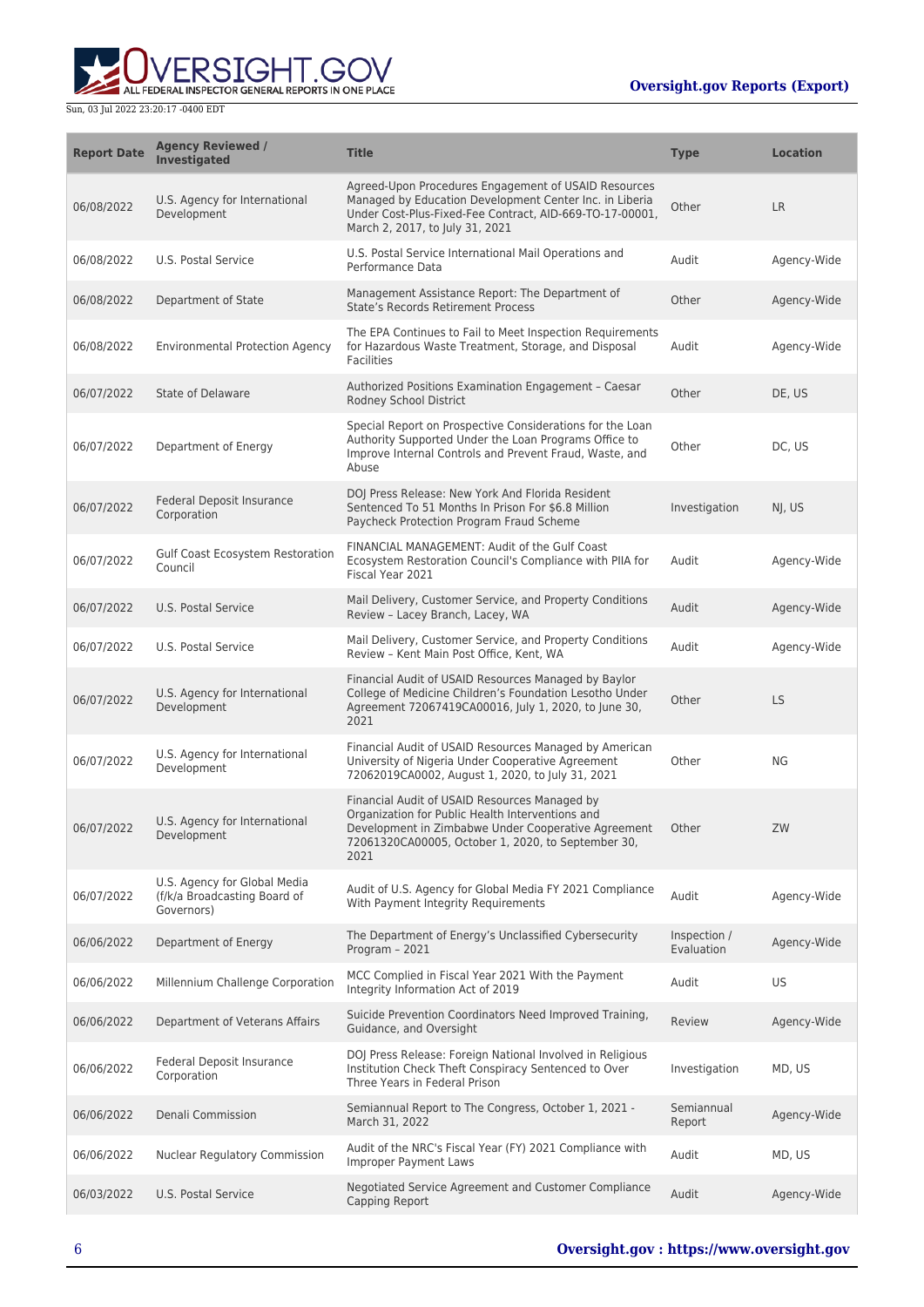**WERSIGHT.GOV** 

| <b>Report Date</b> | <b>Agency Reviewed /</b><br><b>Investigated</b>                                                  | <b>Title</b>                                                                                                                                             | <b>Type</b>                | <b>Location</b>                                                                          |
|--------------------|--------------------------------------------------------------------------------------------------|----------------------------------------------------------------------------------------------------------------------------------------------------------|----------------------------|------------------------------------------------------------------------------------------|
| 06/02/2022         | U.S. Postal Service                                                                              | Property Condition Review Capping Report                                                                                                                 | Audit                      | Agency-Wide                                                                              |
| 06/02/2022         | Department of the Treasury                                                                       | Independent Review of 4003(b) Loan Recipient's Validation<br>Memo - SkyWest Airlines, Inc.                                                               | Review                     | Agency-Wide                                                                              |
| 06/02/2022         | Department of Veterans Affairs                                                                   | Comprehensive Healthcare Inspection of the Hershel<br>"Woody" Williams VA Medical Center in Huntington, West<br>Virginia                                 | Inspection /<br>Evaluation | $\cdot$ WV, US<br>$\bullet$ KY, US<br>$\cdot$ WV, US<br>$\cdot$ OH, US<br>$\cdot$ WV, US |
| 06/02/2022         | Department of Veterans Affairs                                                                   | Comprehensive Healthcare Inspection of the Beckley VA<br>Medical Center in West Virginia                                                                 | Inspection /<br>Evaluation | • WV, US<br>$\bullet$ WV, US<br>$\bullet$ WV, US                                         |
| 06/01/2022         | Department of Veterans Affairs                                                                   | Veterans Data Integration and Federation Enterprise<br>Platform Lacks Sufficient Security Controls                                                       | Audit                      | Agency-Wide                                                                              |
| 06/01/2022         | State of Delaware                                                                                | Authorized Positions Examination Engagement -<br>Appoquinimink School District                                                                           | Other                      | DE, US                                                                                   |
| 06/01/2022         | U.S. Agency for International<br>Development                                                     | Financial Audit of Danish Refugee Council Under Multiple<br>Awards, for the Fiscal Year Ended December 31, 2019,                                         | Other                      | US.                                                                                      |
| 06/01/2022         | Department of Veterans Affairs                                                                   | Deficits with Metrics Following Implementation of the New<br>Electronic Health Record at the Mann-Grandstaff VA<br>Medical Center in Spokane, Washington | Inspection /<br>Evaluation | WA, US                                                                                   |
| 06/01/2022         | Department of Education                                                                          | The Office of Postsecondary Education's Oversight of<br>Higher Education Emergency Relief Fund Grants                                                    | Audit                      | Agency-Wide                                                                              |
| 06/01/2022         | National Science Foundation                                                                      | Performance Audit of Incurred Costs - University of Maine                                                                                                | Audit                      | ME, US                                                                                   |
| 06/01/2022         | Federal Deposit Insurance<br>Corporation                                                         | DOJ Press Release: Tulsa Man Sentenced for Defrauding<br>Investor and Banks of Millions                                                                  | Investigation              | OK, US                                                                                   |
| 06/01/2022         | Department of Veterans Affairs                                                                   | Inspection of Information Technology Security at the<br>Consolidated Mail Outpatient Pharmacy in Dallas, Texas                                           | Inspection /<br>Evaluation | TX, US                                                                                   |
| 06/01/2022         | Department of State, U.S. Agency<br>for Global Media (f/k/a<br>Broadcasting Board of Governors)  | Semiannual Report to The Congress, October 1, 2021 -<br>March 31, 2022                                                                                   | Semiannual<br>Report       | Agency-Wide                                                                              |
| 06/01/2022         | <b>Tennessee Valley Authority</b>                                                                | Non-Power Dam Control System Cybersecurity                                                                                                               | Audit                      | Agency-Wide                                                                              |
| 06/01/2022         | Department of Veterans Affairs                                                                   | Inspection of Information Technology Security at the<br>Consolidated Mail Outpatient Pharmacy in Tucson, Arizona                                         | Inspection /<br>Evaluation | Agency-Wide                                                                              |
| 06/01/2022         | Office of the Director of National<br>Intelligence                                               | The Office of the Inspector General of the Intelligence<br>Community Releases Its Semiannual Report to Congress                                          | Semiannual<br>Report       | Agency-Wide                                                                              |
| 06/01/2022         | <b>Election Assistance Commission</b>                                                            | Semiannual Report to Congress - Spring 2022                                                                                                              | Semiannual<br>Report       | Agency-Wide                                                                              |
| 06/01/2022         | Department of the Treasury                                                                       | Semiannual Report to Congress, Department of the<br>Treasury, Office of Inspector General (October 1, 2021 -<br>March 31, 2022)                          | Semiannual<br>Report       | Agency-Wide                                                                              |
| 05/31/2022         | Committee for Purchase From<br>People Who Are Blind or Severely<br>Disabled (AbilityOne Program) | Semiannual Report to Congress for October 1, 2021 -<br>March 31, 2022. Office of Inspector General, U.S.<br>AbilityOne Commission                        | Semiannual<br>Report       | Agency-Wide                                                                              |
| 05/31/2022         | Federal Deposit Insurance<br>Corporation                                                         | DOJ Press Release: Vacaville Man Sentenced to 8 Years in<br>Prison for Billion Dollar DC Solar Ponzi Scheme                                              | Investigation              | CA, US                                                                                   |
| 05/31/2022         | Department of Education                                                                          | OIG 84th Semiannual Report to Congress                                                                                                                   | Semiannual<br>Report       | Agency-Wide                                                                              |
| 05/31/2022         | Federal Housing Finance Agency                                                                   | FHFA Ensured that Fannie Mae Submitted Required<br>Property Valuation Data to the Agency's Mortgage Loan<br>Integrated System                            | Review                     | US                                                                                       |
| 05/31/2022         | Department of Housing and<br>Urban Development                                                   | SAR 87 - HUD OIG Semiannual Report to Congress for the<br>period October 1, 2021, through March 31, 2022                                                 | Semiannual<br>Report       | Agency-Wide                                                                              |
| 05/31/2022         | National Aeronautics and Space<br>Administration                                                 | Semiannual Report: October 1, 2021 through March 31,<br>2022                                                                                             | Semiannual<br>Report       | Agency-Wide                                                                              |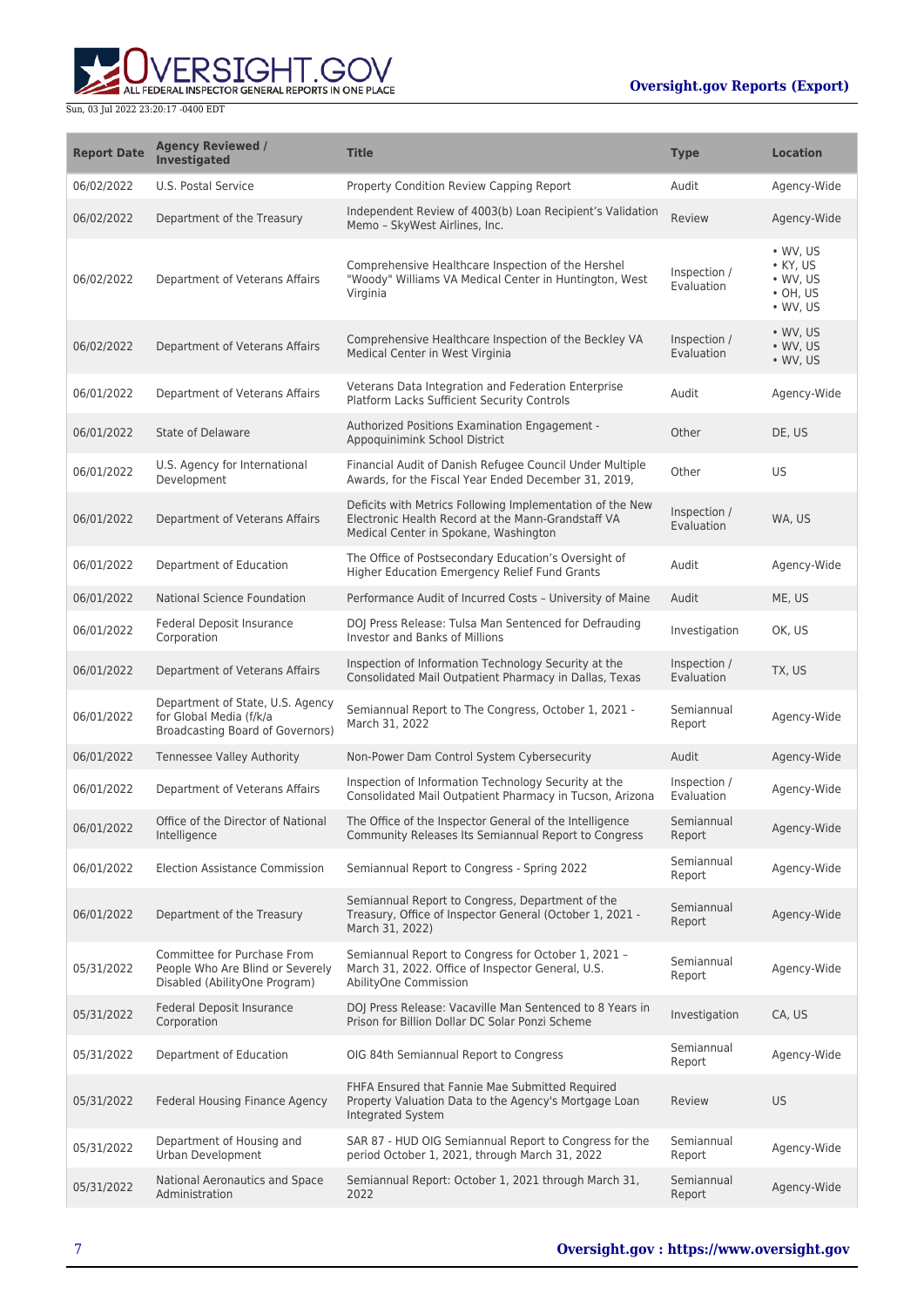

| <b>Report Date</b> | <b>Agency Reviewed /</b><br><b>Investigated</b> | <b>Title</b>                                                                                                                                                                                  | <b>Type</b>                | <b>Location</b>                                                              |
|--------------------|-------------------------------------------------|-----------------------------------------------------------------------------------------------------------------------------------------------------------------------------------------------|----------------------------|------------------------------------------------------------------------------|
| 05/31/2022         | <b>Federal Election Commission</b>              | Federal Election Commission Semiannual Report to<br>Congress                                                                                                                                  | Semiannual<br>Report       | Agency-Wide                                                                  |
| 05/31/2022         | <b>Federal Deposit Insurance</b><br>Corporation | Semiannual Report to the Congress, October 1, 2021-<br>March 31, 2022                                                                                                                         | Semiannual<br>Report       | Agency-Wide                                                                  |
| 05/31/2022         | <b>General Services Administration</b>          | Semiannual Report to the Congress - Spring 2022                                                                                                                                               | Semiannual<br>Report       | Agency-Wide                                                                  |
| 05/31/2022         | Multiple Agencies                               | Pandemic Response Accountability Committee's<br>Semiannual Report to Congress                                                                                                                 | Semiannual<br>Report       | Agency-Wide                                                                  |
| 05/31/2022         | Department of Veterans Affairs                  | Failure to Provide Emergency Care to a Patient and<br>Leaders' Inadequate Response to that Failure at the<br>Malcom Randall VA Medical Center in Gainesville, Florida                         | Inspection /<br>Evaluation | FL, US                                                                       |
| 05/31/2022         | <b>Nuclear Regulatory Commission</b>            | Semiannual Report to Congress                                                                                                                                                                 | Other                      | Agency-Wide                                                                  |
| 05/31/2022         | Department of Veterans Affairs                  | Comprehensive Healthcare Inspection of Veterans<br>Integrated Service Network 2: New York/New Jersey VA<br>Health Care Network in Bronx, New York                                             | Review                     | NY, US                                                                       |
| 05/27/2022         | U.S. Agency for International<br>Development    | Financial Audit of KNCV Tuberculosis Foundation Under<br>Multiple, USAID Awards for the Fiscal Year Ended<br>September 30, 2017                                                               | Other                      | <b>US</b>                                                                    |
| 05/27/2022         | <b>General Services Administration</b>          | GSA Complied with the Payment Integrity Information Act<br>in Fiscal Year 2021                                                                                                                | Audit                      | Agency-Wide                                                                  |
| 05/27/2022         | Federal Deposit Insurance<br>Corporation        | DOJ Press Release: Richmond Man Pleads Guilty to \$1<br>Million Paycheck Protection Program Fraud Scheme                                                                                      | Investigation              | VA, US                                                                       |
| 05/27/2022         | U.S. Postal Service                             | U.S. Postal Service Knowledge Continuity                                                                                                                                                      | Audit                      | Agency-Wide                                                                  |
| 05/27/2022         | Department of Energy                            | Semiannual Report to Congress for Period Ending March<br>31, 2022                                                                                                                             | Semiannual<br>Report       | Agency-Wide                                                                  |
| 05/27/2022         | <b>Export-Import Bank</b>                       | Semiannual Report to Congress: October 1, 2021 to March<br>31, 2022                                                                                                                           | Semiannual<br>Report       | Agency-Wide                                                                  |
| 05/27/2022         | <b>Environmental Protection Agency</b>          | Semiannual Report to Congress: October 1, 2021-March<br>31, 2022                                                                                                                              | Audit                      | Agency-Wide                                                                  |
| 05/27/2022         | Securities and Exchange<br>Commission           | Semiannual Report to Congress: October 1, 2021 through<br>March 31, 2022                                                                                                                      | Semiannual<br>Report       | Agency-Wide                                                                  |
| 05/27/2022         | Department of Justice                           | Semiannual Report to Congress October 1, 2021 - March<br>31, 2022                                                                                                                             | Semiannual<br>Report       | Agency-Wide                                                                  |
| 05/27/2022         | Consumer Product Safety<br>Commission           | Semiannual Report to Congress October 1, 2021 to March<br>31, 2022                                                                                                                            | Semiannual<br>Report       | Agency-Wide                                                                  |
| 05/26/2022         | U.S. Agency for International<br>Development    | Financial Audit of Closing the Gaps in the TB Care Cascade<br>Program Managed by World Health Partners in India,<br>Cooperative Agreement 72038620CA00012, July 31, 2020<br>to March 31, 2021 | Other                      | IN                                                                           |
| 05/26/2022         | U.S. Agency for International<br>Development    | Examination Report of Incurred Costs Claimed on Flexibly<br>Priced Contracts by International Business & Technical<br>Consultants, Inc. for the Fiscal Year Ended December 31,<br>2018        | Other                      | US                                                                           |
| 05/26/2022         | U.S. African Development<br>Foundation          | OIG Risk Assessment of the U.S. African Development<br>Foundation Charge Card Program for Fiscal Years 2021 and Audit<br>2020                                                                 |                            | <b>US</b>                                                                    |
| 05/26/2022         | <b>Federal Election Commission</b>              | Management Letter for OIG Special Review of the Federal<br>Election Commission (FEC) Contracting Officers<br>Representative (COR) Program                                                     | Review                     | Agency-Wide                                                                  |
| 05/26/2022         | Department of Veterans Affairs                  | Comprehensive Healthcare Inspection of the VA NY Harbor<br>Healthcare System in New York                                                                                                      | Inspection /<br>Evaluation | $\bullet$ NY, US<br>$\bullet$ NY, US<br>$\bullet$ NY, US<br>$\bullet$ NY, US |
| 05/26/2022         | Social Security Administration                  | Incorrect Old-Age, Survivors and Disability Insurance<br>Benefit Payment Computations that Resulted in<br>Overpayments                                                                        | Audit                      | Agency-Wide                                                                  |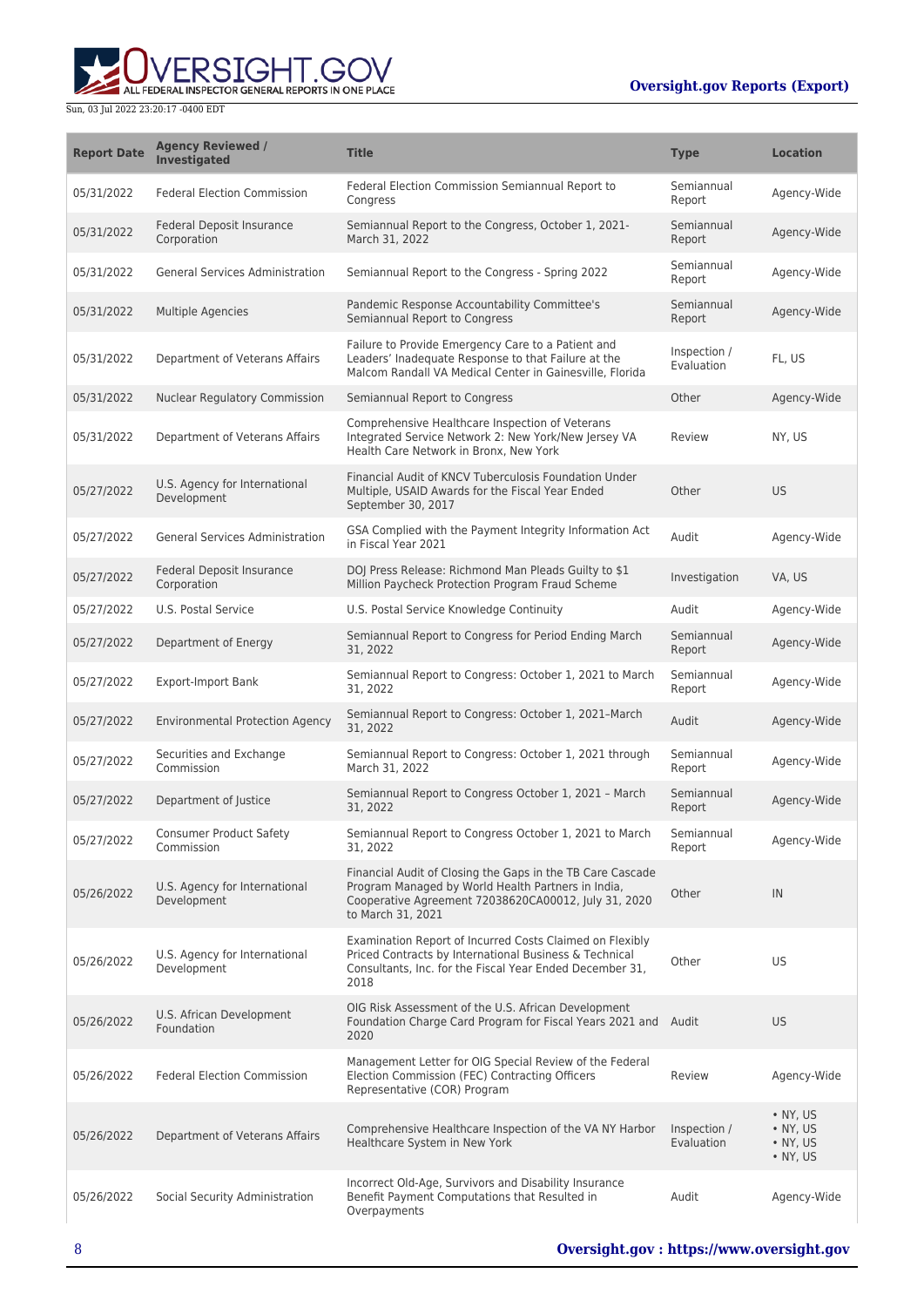

| <b>Report Date</b> | <b>Agency Reviewed /</b><br><b>Investigated</b>     | <b>Title</b>                                                                                                                                                                     | <b>Type</b>                | <b>Location</b> |
|--------------------|-----------------------------------------------------|----------------------------------------------------------------------------------------------------------------------------------------------------------------------------------|----------------------------|-----------------|
| 05/26/2022         | <b>Federal Deposit Insurance</b><br>Corporation     | DOJ Press Release: California Couple Charged with<br>Defrauding Paycheck Protection Program                                                                                      | Investigation              | CA, US          |
| 05/26/2022         | Federal Deposit Insurance<br>Corporation            | DOJ Press Release: Bank CEO Convicted For Taking Bribes<br>In Connection With Loans Guaranteed By The Small<br><b>Business Administration</b>                                    | Investigation              | NY, US          |
| 05/26/2022         | <b>National Credit Union</b><br>Administration      | Letter to Congress: Office of Inspector General 2022<br>Review of the NCUA's 2021 Compliance Under the<br>Improper Payments Elimination and Recovery Act (IPERA)<br>May 26, 2022 | Other                      | Agency-Wide     |
| 05/26/2022         | U.S. Postal Service                                 | Mail Delivery, Customer Service, and Property Conditions<br>Review - Linwood Station, Indianapolis, IN                                                                           | Audit                      | Agency-Wide     |
| 05/26/2022         | U.S. Postal Service                                 | Mail Delivery, Customer Service, and Property Conditions<br>Review - Plainfield Main Post Office, Plainfield, IN                                                                 | Audit                      | Agency-Wide     |
| 05/26/2022         | U.S. Postal Service                                 | Mail Delivery, Customer Service, and Property Conditions<br>Review - Carmel Main Post Office, Carmel, IN                                                                         | Audit                      | Agency-Wide     |
| 05/26/2022         | Department of Defense                               | Semiannual Report to the Congress - October 1, 2021,<br>through March 31, 2022                                                                                                   | Semiannual<br>Report       | Agency-Wide     |
| 05/26/2022         | Pension Benefit Guaranty<br>Corporation             | Semiannual Report to Congress For the Period October 1,<br>2021 to March 31, 2022                                                                                                | Semiannual<br>Report       | Agency-Wide     |
| 05/26/2022         | Department of Labor                                 | Semiannual Report to Congress: October 1, 2021 - March<br>31, 2022                                                                                                               | Semiannual<br>Report       | Agency-Wide     |
| 05/26/2022         | AmeriCorps                                          | Semiannual Report to Congress: October 1, 2021 - March<br>31, 2022                                                                                                               | Semiannual<br>Report       | Agency-Wide     |
| 05/26/2022         | Amtrak (National Railroad<br>Passenger Corporation) | Employee Resigns Prior to Administrative Hearing                                                                                                                                 | Investigation              | FL, US          |
| 05/26/2022         | Department of the Interior                          | April 2022 Semiannual Report to Congress                                                                                                                                         | Semiannual<br>Report       | Agency-Wide     |
| 05/26/2022         | U.S. Postal Service                                 | Spring 2022 Semiannual Report to Congress                                                                                                                                        | Semiannual<br>Report       | Agency-Wide     |
| 05/26/2022         | <b>Small Business Administration</b>                | SBA OIG Spring 2022 Semiannual Report to Congress                                                                                                                                | Semiannual<br>Report       | Agency-Wide     |
| 05/26/2022         | Social Security Administration                      | 2022 Spring Semiannual Report to Congress                                                                                                                                        | Semiannual<br>Report       | Agency-Wide     |
| 05/26/2022         | National Security Agency                            | Audit of the Implementation of the Coronavirus Aid, Relief,<br>and Economic Security (CARES) Act, Section 3610                                                                   | Audit                      | Agency-Wide     |
| 05/26/2022         | Department of Agriculture                           | Office of Inspector General Semiannual Report to Congress<br>FY 2022 - First Half                                                                                                | Semiannual<br>Report       | Agency-Wide     |
| 05/26/2022         | <b>Small Business Administration</b>                | SBA's Handling of Potentially Fraudulent Paycheck<br>Protection Program Loans                                                                                                    | Inspection /<br>Evaluation | Agency-Wide     |
| 05/26/2022         | Department of Justice                               | Management Advisory Memorandum: Notification of<br>Concerns with the Absence of a Policy Regarding FBI<br>Employees Emailing Child Sexual Abuse Material and Other<br>Contraband | Other                      | Agency-Wide     |
| 05/26/2022         | Peace Corps                                         | Semiannual Report to Congress for the First Half of FY<br>2022                                                                                                                   | Other                      | Agency-Wide     |
| 05/26/2022         | Amtrak (National Railroad<br>Passenger Corporation) | SEMIANNUAL REPORT TO CONGRESS #65 (OCTOBER 1,<br>2021 TO MARCH 31, 2022)                                                                                                         | Semiannual<br>Report       | Agency-Wide     |
| 05/26/2022         | <b>Federal Labor Relations Authority</b>            | Privacy and Data Protection Policies, Procedure and<br>Practices for 2022                                                                                                        | Other                      | Agency-Wide     |
| 05/25/2022         | U.S. Agency for International<br>Development        | Strategic Workforce Planning: Challenges Impair USAID's<br>Ability to Establish a Comprehensive Human Capital<br>Approach                                                        | Audit                      | Agency-Wide     |
| 05/25/2022         | U.S. Agency for International<br>Development        | Financial Audit of USAID Resources Managed by Right to<br>Care NPC in Multiple Countries Under Multiple Awards,<br>October 1, 2020, to September 30, 2021                        | Other                      | ZΑ              |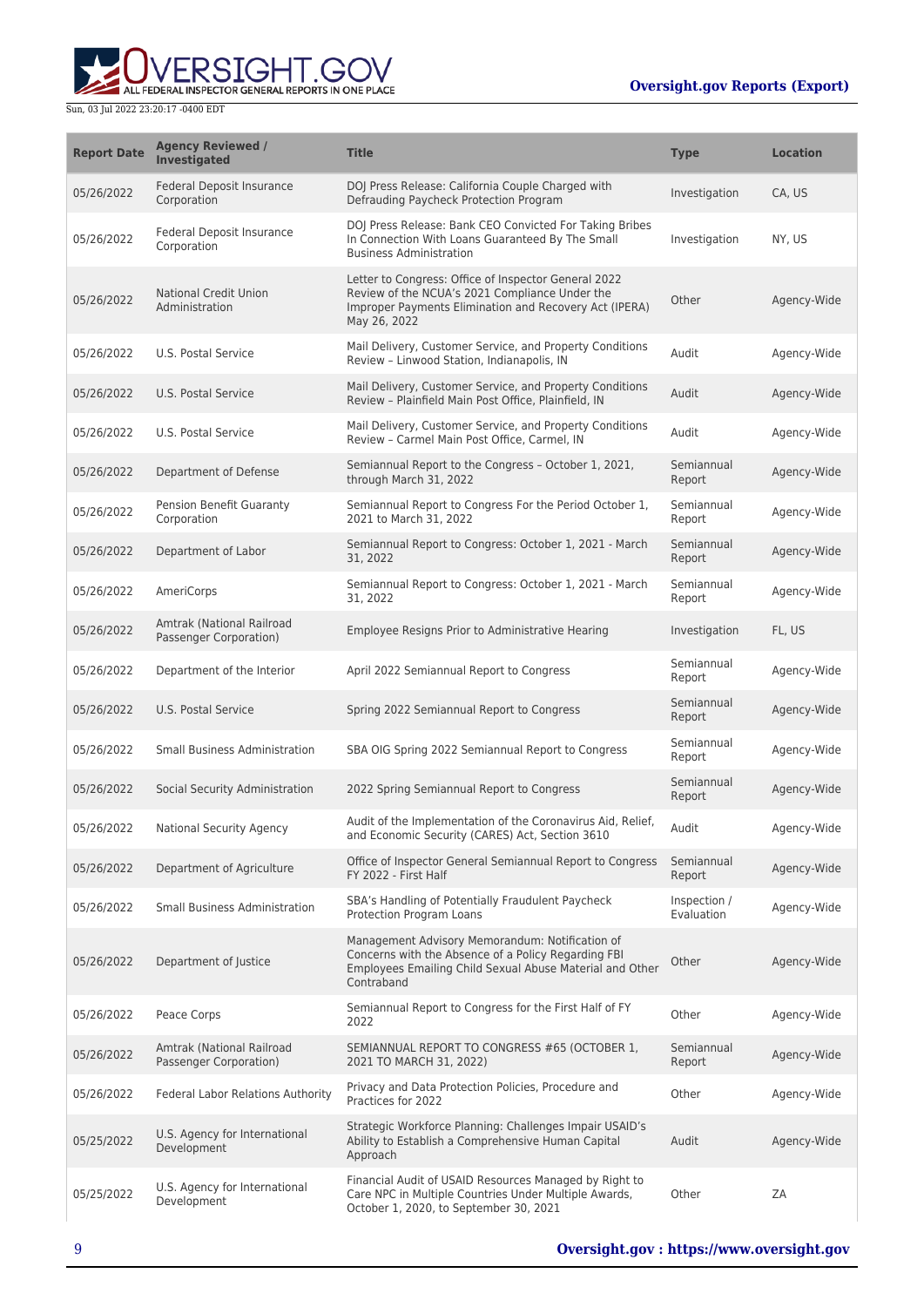

| <b>Report Date</b> | <b>Agency Reviewed /</b><br><b>Investigated</b> | <b>Title</b>                                                                                                                                                                                                                  | <b>Type</b>                | <b>Location</b>                                                                                                                                             |
|--------------------|-------------------------------------------------|-------------------------------------------------------------------------------------------------------------------------------------------------------------------------------------------------------------------------------|----------------------------|-------------------------------------------------------------------------------------------------------------------------------------------------------------|
| 05/25/2022         | Department of Veterans Affairs                  | Comprehensive Healthcare Inspection of the Samuel S.<br>Stratton VA Medical Center in Albany, New York                                                                                                                        | Review                     | $\cdot$ NY, US<br>• NY, US<br>$\cdot$ NY, US<br>• NY, US<br>• NY, US<br>• NY, US<br>• NY, US<br>• NY, US<br>• NY, US<br>• NY, US<br>• NY, US                |
| 05/25/2022         | Department of State                             | Review of the Recruitment and Selection Process for Public<br>Members of Foreign Service Selection Boards                                                                                                                     | Other                      | Agency-Wide                                                                                                                                                 |
| 05/25/2022         | Department of State                             | Inspection of Embassy Athens and Constituent Post,<br>Greece                                                                                                                                                                  | Inspection /<br>Evaluation | <b>GR</b>                                                                                                                                                   |
| 05/25/2022         | Department of State                             | Inspection of the Bureau of Diplomatic Security's<br><b>Diplomatic Courier Service</b>                                                                                                                                        | Inspection /<br>Evaluation | Agency-Wide                                                                                                                                                 |
| 05/25/2022         | Department of State                             | Inspection of Embassy Budapest, Hungary                                                                                                                                                                                       | Inspection /<br>Evaluation | HU                                                                                                                                                          |
| 05/25/2022         | Department of Veterans Affairs                  | Semiannual Report to Congress, Issue 87, October 1,<br>2021-March 31, 2022                                                                                                                                                    | Semiannual<br>Report       | Agency-Wide                                                                                                                                                 |
| 05/25/2022         | <b>Corporation for Public</b><br>Broadcasting   | Evaluation of WSLU-FM/North Country Public Radio<br>Expenditures, Report No. ECR2206-2208                                                                                                                                     | Inspection /<br>Evaluation | NY, US                                                                                                                                                      |
| 05/25/2022         | National Science Foundation                     | Semiannual Report to Congress, October 1, 2021 - March<br>31, 2022                                                                                                                                                            | Semiannual<br>Report       | Agency-Wide                                                                                                                                                 |
| 05/25/2022         | <b>National Science Foundation</b>              | Audit of NSF's Purchase Card Program                                                                                                                                                                                          | Audit                      | VA, US                                                                                                                                                      |
| 05/25/2022         | Tennessee Valley Authority                      | Organizational Effectiveness - Browns Ferry Nuclear Plant<br><b>Radiation Protection</b>                                                                                                                                      | Inspection /<br>Evaluation | Agency-Wide                                                                                                                                                 |
| 05/25/2022         | Federal Labor Relations Authority               | Follow-up Management Advisory Review on FLRA's<br>Appointment of Contracting Officer's Representatives                                                                                                                        | Other                      | Agency-Wide                                                                                                                                                 |
| 05/25/2022         | International Trade Commission                  | Inspector General Semiannual Report                                                                                                                                                                                           | Semiannual<br>Report       | Agency-Wide                                                                                                                                                 |
| 05/24/2022         | Department of State                             | Audit of Department of State Actions To Prevent Unlawful<br>Trafficking in Persons Practices When Executing Security,<br>Construction, and Facility and Household Services<br><b>Contracts at Overseas Posts</b>              | Audit                      | • Agency-Wide<br>$\cdot$ DE<br>$\cdot$ CF<br>$\cdot$ IQ<br>$\cdot$ EG<br>$\cdot$ PE<br>$\cdot$ PK<br>$\bullet$ MX<br>$\cdot$  P<br>$\cdot$  O<br>$\cdot$ SD |
| 05/24/2022         | Corporation for Public<br><b>Broadcasting</b>   | Semiannual Report, Office of the Inspector General<br>Operations and Audit Resolution Activities, October 1,<br>2021 - March 31, 2022                                                                                         | Semiannual<br>Report       | Agency-Wide                                                                                                                                                 |
| 05/24/2022         | Department of the Treasury                      | Alert Memorandum: Delays in the Quarterly Monitoring of<br>Borrowers' Compliance with Loan Requirements                                                                                                                       | Audit                      | Agency-Wide                                                                                                                                                 |
| 05/24/2022         | Department of Veterans Affairs                  | VHA Continues to Face Challenges with Billing Private<br>Insurers for Community Care                                                                                                                                          | Audit                      | Agency-Wide                                                                                                                                                 |
| 05/23/2022         | Internal Revenue Service                        | Final Report - The IRS Leveraged Its Telework Program to<br>Continue Operations During the COVID-19 Pandemic                                                                                                                  | Inspection /<br>Evaluation | Agency-Wide                                                                                                                                                 |
| 05/23/2022         | Architect of the Capitol                        | Architect of the Capitol (AOC) Employees Violated the AOC<br>Standards of Conduct and Ethics Policies by Wagering on<br>the Outcome of the 2020 Presidential Election and<br>Engaging in Political Conversation While on Duty | Investigation              | Agency-Wide                                                                                                                                                 |
| 05/23/2022         | U.S. Agency for International<br>Development    | Financial Audit of the Rule of Law and Culture of Integrity<br>Program in Paraguay Managed by Instituto Desarrollo,<br>Cooperative Agreement 72052619CA00002, for the Fiscal<br>Year Ended December 31, 2021                  | Other                      | PY                                                                                                                                                          |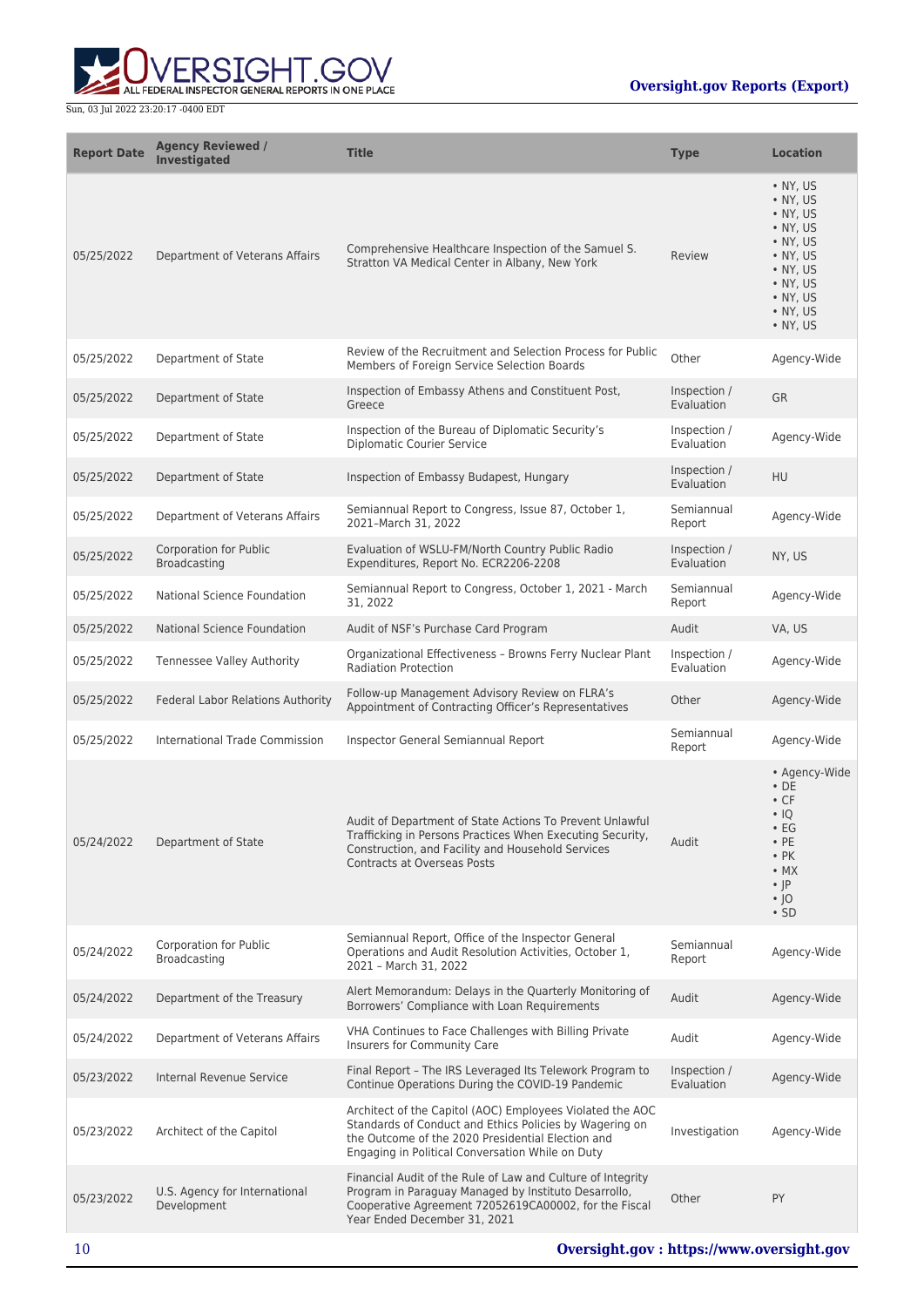

| <b>Report Date</b> | <b>Agency Reviewed /</b><br>Investigated     | <b>Title</b>                                                                                                                                                                                                                               | Type                       | <b>Location</b> |
|--------------------|----------------------------------------------|--------------------------------------------------------------------------------------------------------------------------------------------------------------------------------------------------------------------------------------------|----------------------------|-----------------|
| 05/23/2022         | U.S. Agency for International<br>Development | Financial Audit of USAID Resources Managed by Uganda<br>Protestant Medical Bureau Under Multiple Awards, July 1,<br>2020, to June 30, 2021                                                                                                 | Other                      | UG              |
| 05/23/2022         | Department of Homeland<br>Security           | ICE Did Not Follow Policies, Guidance, or<br>Recommendations to Ensure Migrants Were Tested for<br>COVID-19 before Transport on Domestic Commercial<br>Flights                                                                             | Audit                      | Agency-Wide     |
| 05/23/2022         | Department of Justice                        | Recommendations Issued by the Office of the Inspector<br>General That Were Not Closed as of March 31, 2022                                                                                                                                 | Other                      | Agency-Wide     |
| 05/20/2022         | Office of Personnel Management               | Audit of Cambia Health Solutions, Inc. Portland, Oregon                                                                                                                                                                                    | Audit                      | Agency-Wide     |
| 05/20/2022         | U.S. Postal Service                          | U.S. Postal Service Recognition and Awards Program                                                                                                                                                                                         | Audit                      | Agency-Wide     |
| 05/20/2022         | Department of the Interior                   | U.S. Fish and Wildlife Service Grants Awarded to the U.S.<br>Virgin Islands Department of Planning and Natural<br>Resources, From October 1, 2017, Through September 30,<br>2019, Under the Wildlife and Sport Fish Restoration<br>Program | Audit                      | Agency-Wide     |
| 05/20/2022         | National Geospatial-Intelligence<br>Agency   | NGA OIG Spring Semiannual Report to Congress, 1 October<br>2021 - 31 March 2022                                                                                                                                                            | Semiannual<br>Report       | Agency-Wide     |
| 05/20/2022         | Government Publishing Office                 | GPO Organization Transformation Evaluation                                                                                                                                                                                                 | Inspection /<br>Evaluation | Agency-Wide     |
| 05/19/2022         | Internal Revenue Service                     | Processing of Recovery Rebate Credit Claims During the<br>2021 Filing Season                                                                                                                                                               | Audit                      | Agency-Wide     |
| 05/19/2022         | Department of the Interior                   | Stronger Controls Needed Over the Udall Foundation's<br>Invoicing Processes and Contract Oversight for the John S.<br>McCain III National Center for Environmental Conflict<br>Resolution                                                  | Audit                      | Agency-Wide     |
| 05/19/2022         | U.S. Postal Service                          | Efficiency of Operations at the Seattle, WA, Processing and<br><b>Distribution Center</b>                                                                                                                                                  | Audit                      | Agency-Wide     |
| 05/19/2022         | U.S. Postal Service                          | U.S. Postal Service's Implementation of Enterprise Risk<br>Management                                                                                                                                                                      | Audit                      | Agency-Wide     |
| 05/19/2022         | U.S. Agency for International<br>Development | Financial Audit of USAID Resources Managed by Addis<br>Continental Institute of Public Health in Ethiopia Under<br>Cooperative Agreement No. AID-663-A-14-00004, July 8,<br>2020, to July 7, 2021                                          | Other                      | ЕT              |
| 05/19/2022         | U.S. Agency for International<br>Development | Financial Audit of USAID Resources Managed by Joint<br>Clinical Research Centre in Uganda Under Multiple Awards, Other<br>October 1, 2020, to September 30, 2021                                                                           |                            | UG              |
| 05/19/2022         | U.S. Agency for International<br>Development | Examination Report of Incurred Costs Claimed on Flexibly<br>Priced Contracts by The Manoff Group, Inc. for the Fiscal<br>Year Ended December 31, 2018                                                                                      | Other                      | US              |
| 05/19/2022         | Tennessee Valley Authority                   | Office of the Inspector General Semiannual Report - Spring<br>2022                                                                                                                                                                         | Semiannual<br>Report       | Agency-Wide     |
| 05/19/2022         | Department of the Treasury                   | Independent Review of 4003(b) Loan Recipient's Validation<br>Memo - Hawaiian Airlines, Inc.                                                                                                                                                | Review                     | Agency-Wide     |
| 05/19/2022         | Department of the Interior                   | Former Secretary's Alleged Lobbying Disclosure Act<br>Violation Before Joining the U.S. Department of the Interior<br>as Deputy Secretary                                                                                                  | Investigation              | Agency-Wide     |
| 05/19/2022         | Department of Veterans Affairs               | Care in the Community Healthcare Inspection of VA<br>Midwest Health Care Network (VISN 23)                                                                                                                                                 | Inspection /<br>Evaluation | Agency-Wide     |
| 05/19/2022         | <b>State of Delaware</b>                     | National COVID-19 Data Quality Audit Template Compare<br>and Contrast                                                                                                                                                                      | Other                      | DE, US          |
| 05/18/2022         | Internal Revenue Service                     | The Child Tax Credit Update Portal Was Successfully<br>Deployed, but Security and Process Improvements Are<br>Needed                                                                                                                       | Audit                      | Agency-Wide     |
| 05/18/2022         | Department of Transportation                 | Summary Report on Significant Single Audit Findings<br>Impacting DOT Programs for the 3-Month Period Ending<br>March 31, 2022                                                                                                              | Audit                      | Agency-Wide     |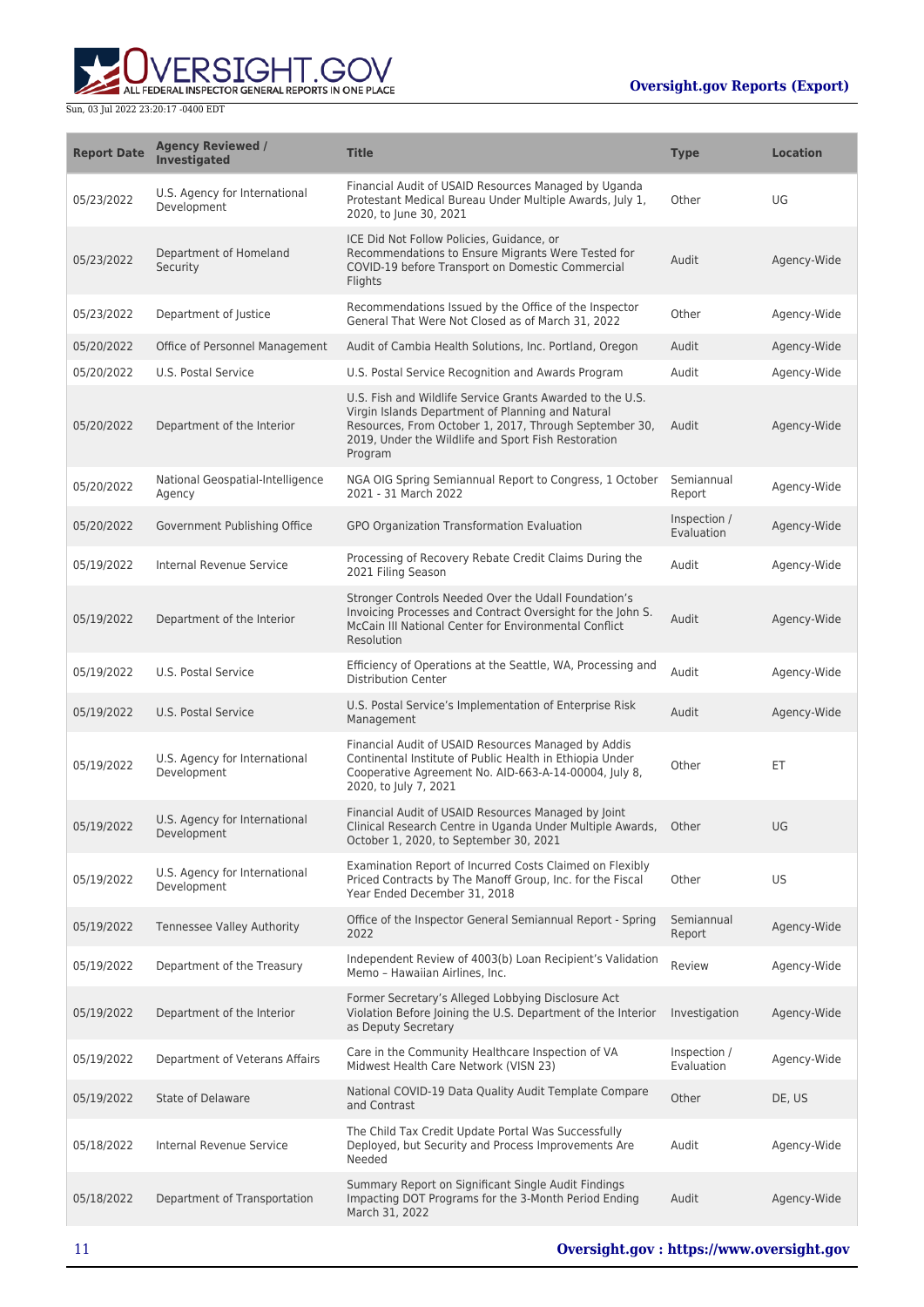ERSIGHT.GOV ALL FEDERAL INSPECTOR GENERAL REPORTS IN ONE PLACE

| <b>Report Date</b> | <b>Agency Reviewed /</b><br><b>Investigated</b> | <b>Title</b>                                                                                                                                                                                                       | <b>Type</b>          | <b>Location</b>                                |
|--------------------|-------------------------------------------------|--------------------------------------------------------------------------------------------------------------------------------------------------------------------------------------------------------------------|----------------------|------------------------------------------------|
| 05/18/2022         | Office of Personnel Management                  | Review of the 2017 Presidential Management Fellows<br>Program Application Process Redesign                                                                                                                         | Review               | Agency-Wide                                    |
| 05/18/2022         | Department of Energy                            | Corrective Actions on the Office of Enterprise Assessments<br><b>Findings and Deficiencies</b>                                                                                                                     | Audit                | $\bullet$ MD, US<br>$\cdot$ SC, US<br>• NM, US |
| 05/18/2022         | Federal Deposit Insurance<br>Corporation        | DOJ Press Release: COVID Relief Fraudsters Sentenced To<br>Prison                                                                                                                                                  | Investigation        | FL, US                                         |
| 05/18/2022         | U.S. Agency for International<br>Development    | Financial Audit of USAID Resources Managed by TradeMark<br>East Africa in Multiple Countries Under Multiple Awards,<br>July 1, 2020, to June 30, 2021                                                              | Other                | <b>KE</b>                                      |
| 05/18/2022         | U.S. Agency for International<br>Development    | Single Audit of ACDI/VOCA and Affiliates for the Fiscal Year<br>Ended December 31, 2017                                                                                                                            | Other                | <b>US</b>                                      |
| 05/18/2022         | U.S. Postal Service                             | The Postal Service's Collection Point Management System                                                                                                                                                            | Other                | Agency-Wide                                    |
| 05/18/2022         | Department of Justice                           | Audit of the Office on Violence Against Women Grants<br>Awarded to New York State Unified Court System, New<br>York, New York                                                                                      | Audit                | NY, US                                         |
| 05/18/2022         | Federal Housing Finance Agency                  | Twenty-Third Semiannual Report to the Congress                                                                                                                                                                     | Semiannual<br>Report | Agency-Wide                                    |
| 05/17/2022         | Architect of the Capitol                        | Semiannual Report to The Congress                                                                                                                                                                                  | Semiannual<br>Report | Agency-Wide                                    |
| 05/17/2022         | <b>National Credit Union</b><br>Administration  | Semiannual Report to the Congress (October 1, 2021 -<br>March 31, 2022)                                                                                                                                            | Semiannual<br>Report | Agency-Wide                                    |
| 05/17/2022         | National Science Foundation                     | Performance Audit of NFS's Compliance with the Payment<br>Integrity Information Act of 2019 for 2021                                                                                                               | Audit                | Agency-Wide                                    |
| 05/17/2022         | Federal Deposit Insurance<br>Corporation        | DOJ Press Release: Hilo Man Pleads Guilty to Defrauding<br>Paycheck Protection and Disaster Loan Programs                                                                                                          | Investigation        | HI, US                                         |
| 05/17/2022         | Federal Deposit Insurance<br>Corporation        | DOJ Press Release: Pennsylvania Man Charged with \$1.7<br>Million Paycheck Protection Program Loan Fraud Scheme                                                                                                    | Investigation        | NJ, US                                         |
| 05/17/2022         | U.S. Agency for International<br>Development    | Financial Audit of USAID Resources Managed by Amhara<br>Development Association in Ethiopia Under Multiple<br>Awards, July 8, 2020, to July 7, 2021                                                                | Other                | ET                                             |
| 05/17/2022         | Department of Defense                           | Audit of North American Aerospace Defense Command and<br>U.S. Northern Command Use of Coronavirus Aid, Relief,<br>and Economic Security Act Funding                                                                | Audit                | Agency-Wide                                    |
| 05/17/2022         | Department of Justice                           | Audit of the Executive Office for United States Attorneys<br>United States Attorneys' Virtual Office Network System<br>Pursuant to the Federal Information Security Modernization<br>Act of 2014, Fiscal Year 2021 | Audit                | Agency-Wide                                    |
| 05/17/2022         | Department of Justice                           | Audit of the Office of Justice Programs Awards Made to the<br>Call to Freedom, Inc., Sioux Falls, South Dakota                                                                                                     | Audit                | SD, US                                         |
| 05/17/2022         | Department of Justice                           | Audit of the Executive Office for United States Attorneys<br>Information Security Program Pursuant to the Federal<br>Information Security Modernization Act of 2014, Fiscal Year<br>2021                           | Audit                | Agency-Wide                                    |
| 05/17/2022         | Department of the Treasury                      | Overseas Contingency Operations - Summary of Work<br>Performed by the Department of the Treasury Related to<br>Terrorist Financing and Anti-Money Laundering for Second<br>Quarter Fiscal Year 2022                | Other                | Agency-Wide                                    |
| 05/17/2022         | <b>Small Business Administration</b>            | Independent Auditors' Report on SBA's Fiscal Year 2021<br>Compliance with the Payment Integrity Information Act of<br>2019                                                                                         | Audit                | Agency-Wide                                    |
| 05/17/2022         | Smithsonian Institution                         | Semiannual Report to Congress for the period ending<br>March 31, 2022                                                                                                                                              | Semiannual<br>Report | Agency-Wide                                    |
| 05/17/2022         | <b>Environmental Protection Agency</b>          | The EPA Needs to Fully Address the OIG's 2018 Flint Water<br>Crisis Report Recommendations by Improving Controls,<br>Training, and Risk Assessments                                                                | Audit                | MI, US                                         |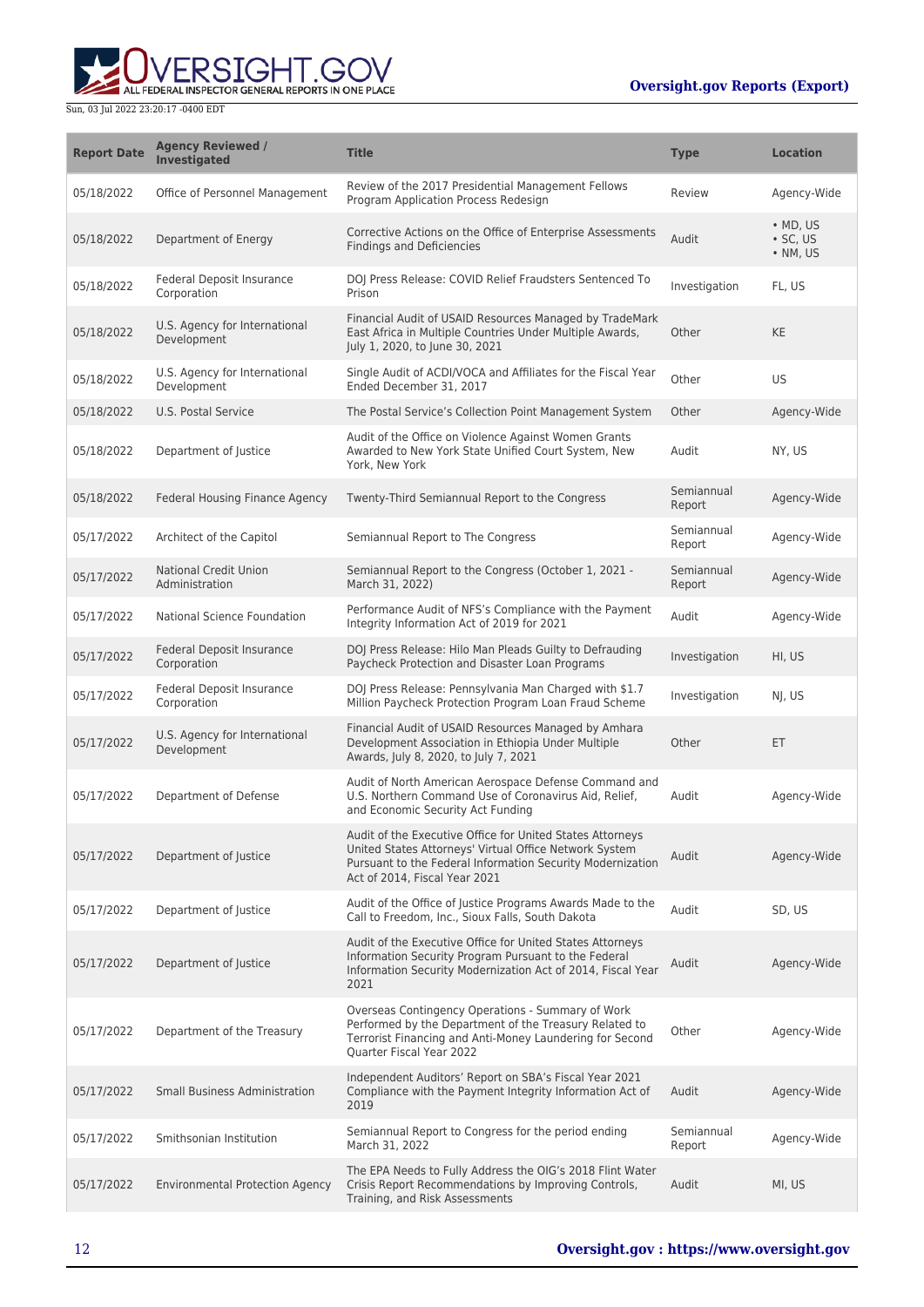

| <b>Report Date</b> | <b>Agency Reviewed /</b><br><b>Investigated</b>              | <b>Title</b>                                                                                                                                                                                                   | <b>Type</b>                | <b>Location</b> |
|--------------------|--------------------------------------------------------------|----------------------------------------------------------------------------------------------------------------------------------------------------------------------------------------------------------------|----------------------------|-----------------|
| 05/16/2022         | U.S. International Development<br><b>Finance Corporation</b> | DFC OIG Spring FY 2022 Semi Annual Report to Congress                                                                                                                                                          | Semiannual<br>Report       | Agency-Wide     |
| 05/16/2022         | U.S. Postal Service                                          | Mail Delivery, Customer Service, and Property Conditions<br>Reviews - Select Units, San Diego, CA Region                                                                                                       | Audit                      | CA, US          |
| 05/16/2022         | AmeriCorps                                                   | Performance Audit of AmeriCorps' Compliance with the<br>Payment Integrity Information Act of 2019 (PIIA) for Fiscal<br><b>Year 2021</b>                                                                        | Audit                      | Agency-Wide     |
| 05/13/2022         | National Archives and Records<br>Administration              | Audit of NARA's Compliance with the Payment Integrity<br>Information Act of 2021 in FY 2021                                                                                                                    | Audit                      | Agency-Wide     |
| 05/13/2022         | National Archives and Records<br>Administration              | Audit of NARA's Compliance with the Payment Integrity<br>Information Act of 2021 in FY 2021                                                                                                                    | Audit                      | Agency-Wide     |
| 05/13/2022         | U.S. Agency for International<br>Development                 | Examination Report for University Research Co., LLC for<br>the Certified Final Indirect Cost Rate Proposals and Related<br>Books and Records for Reimbursement for the Fiscal Year<br>Ended September 30, 2018 | Other                      | <b>US</b>       |
| 05/13/2022         | Department of Defense                                        | Lead Inspector General for Operation Freedom's Sentinel<br>and Operation Enduring Sentinel I Quarterly Report to the<br>United States Congress I January 1, 2022 - March 31, 2022                              | Review                     | Agency-Wide     |
| 05/13/2022         | <b>U.S. Postal Service</b>                                   | San Francisco International Service Center Closure                                                                                                                                                             | Audit                      | Agency-Wide     |
| 05/13/2022         | <b>Federal Deposit Insurance</b><br>Corporation              | DOJ Press Release: Woman Convicted of Laundering Over<br>\$750,000 from Health Care Fraud Scheme                                                                                                               | Investigation              | FL, US          |
| 05/13/2022         | Social Security Administration                               | The Social Security Administration's Mail Processing During<br>the COVID-19 Pandemic                                                                                                                           | Audit                      | Agency-Wide     |
| 05/13/2022         | Department of Homeland<br>Security                           | FEMA's Waiver Authority under the Disaster Recovery<br>Reform Act of 2018                                                                                                                                      | Audit                      | Agency-Wide     |
| 05/13/2022         | Department of Homeland<br>Security                           | Lessons Learned from DHS' Employee COVID-19<br>Vaccination Initiative                                                                                                                                          | Review                     | Agency-Wide     |
| 05/12/2022         | Department of the Interior                                   | Summary: Alleged Criminal Conflict of Interest by Tribal<br>Official                                                                                                                                           | Investigation              | Agency-Wide     |
| 05/12/2022         | Department of Veterans Affairs                               | Failure to Follow a Consult Process Resulting in<br>Undocumented Patient Care at the Chillicothe VA Medical<br>Center in Ohio                                                                                  | Inspection /<br>Evaluation | OH, US          |
| 05/12/2022         | Department of Veterans Affairs                               | Deficiencies in the Care of a Patient Who Died at the<br>Charlie Norwood VA Medical Center in Augusta, Georgia                                                                                                 | Inspection /<br>Evaluation | GA, US          |
| 05/12/2022         | Pension Benefit Guaranty<br>Corporation                      | Evaluation of PBGC's Fiscal Year 2021 Compliance with the Inspection /<br>Payment Integrity Information Act of 2019                                                                                            | Evaluation                 | Agency-Wide     |
| 05/12/2022         | <b>Federal Housing Finance Agency</b>                        | FHFA Did Not Always Follow its Procedures When<br>Reviewing the Enterprises' Draft SEC Filings, But Plans to<br><b>Take Corrective Action</b>                                                                  | Audit                      | Agency-Wide     |
| 05/12/2022         | Federal Labor Relations Authority                            | Follow-up on the 2021 Audit of FLRAs Compliance with the<br><b>DATA Act</b>                                                                                                                                    | Other                      | Agency-Wide     |
| 05/12/2022         | Peace Corps                                                  | Review of the Peace Corps' Compliance with the Payment<br>Integrity Information Act for FY 2021                                                                                                                | Review                     | Agency-Wide     |
| 05/11/2022         | Appalachian Regional<br>Commission                           | Semiannual Report to Congress Oct 1, 2021 to Mar 31,<br>2022                                                                                                                                                   | Semiannual<br>Report       | Agency-Wide     |
| 05/11/2022         | Department of Defense                                        | Management Advisory: Tracking of Follow-On Production<br>Other Transaction Agreements and Tracking and Awarding<br>of Experimental Purpose Other Transactions                                                  | Other                      | Agency-Wide     |
| 05/11/2022         | Corporation for Public<br><b>Broadcasting</b>                | Audit of Community Service and Other Grants Awarded to<br>South Florida PBS, Inc. (SFPBS), Boynton Beach, Florida, for<br>the Period July 1, 2019 through June 30, 2021, Report No.<br>AST2204-2205            | Audit                      | FL, US          |
| 05/11/2022         | U.S. Postal Service                                          | Efficiency of Operations at the Indianapolis, IN, Processing<br>and Distribution Center                                                                                                                        | Audit                      | Agency-Wide     |
| 05/11/2022         | Amtrak (National Railroad<br>Passenger Corporation)          | Governance: Business Case for Company's New Unified<br>Operations Program Needs to be Updated                                                                                                                  | Audit                      | Agency-Wide     |